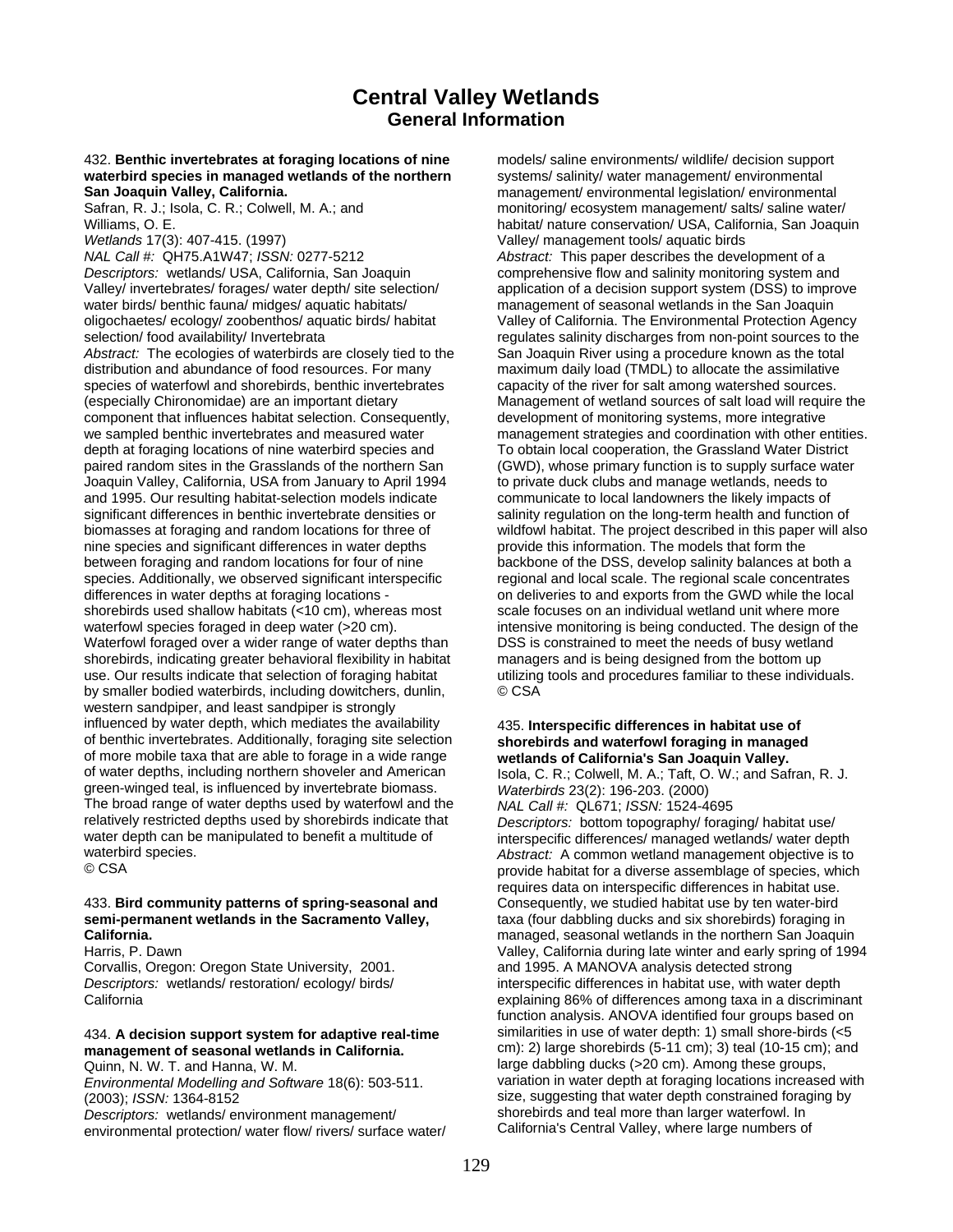shorebirds and waterfowl winter, our findings suggest that managers can provide habitat for shorebirds and water-fowl by reducing the average depth to which habitats are flooded, especially during winter when deep-water habitat is abundant. Within a wetland complex or an individual wetland, this prescription will yield greatest diversity of water depth, and, hence, bird use in wetlands characterized by variable bottom topography. © The Thomson Corporation

#### 436. **Modeling pollutant fate and transport in constructed wetlands.**

Brown, Russell T.; Field, Joanne J.; Zanoli, Michael J.; and Crites, Ron W.

In: National Conference on Environmental Engineering.; pp. 532-539; 1994.

*Abstract:* The Constructed Wetlands Fate and Aquatic Transport Evaluation Model (CWFATE) was developed to evaluate alternative design and operations of the constructed wetlands treatment system (CWTS) at the Sacramento Regional Wastewater Treatment Plant in Elk Grove, California. The model simulates the daily fate and transport of metals and other influent pollutants in an effort to predict CWTS effluent concentrations, removal efficiency, and long-term bioaccumulation of pollutants in sediment, vegetation, organic material, and aquatic organisms. Due to the difficulty of obtaining scientific information for model verification, final calibration is postponed until further field data become available. © 2006 Elsevier B.V. All rights reserved.

## 437. **Regional wetlands planning: A case study of coastal wetlands planning in the San Francisco Bay area & southern California.**

Denisoff, C. and Movassaghi, M.

In: Taking a Look at California's Ocean Resources: An Agenda for the Future. (Held 24 Mar 1997-27 Mar 1997 at San Deigo, California.) Magoon, O. R.; Converse, H.; Baird, B.; and Miller-Henson, M. (eds.); Vol. 2. Reston, Va.: American Society of Civil Engineers;

pp. 1028-1037; 1998.

*Notes:* Conference: California and the World Ocean '97 *Descriptors:* wetlands/ marine resources/ resource management/ coastal zone management/ environment management/ regional planning/ salt marshes/ USA, California, San Francisco Bay/ USA, California, Southern/ case studies/ land reclamation/ land management/ agriculture/ estimating/ coasts/ coastal zone/ USA, California, San Francisco Cty./ conservation, wildlife management and recreation/ coastal zone management/ conservation and environmental protection/ techniques of planning/ environmental action/ legal/ governmental *Abstract:* Historically, wetland habitats were often seen only as a breeding ground for disease-carrying mosquitoes. From approximately the mid-18th century through the middle of the 20th century, the vast majority of wetlands in the United States were drained and converted into agricultural land through policies of the federal and state governments for what were the considered more "productive" uses. For example, the Federal Swamp Land Acts - National Swamp and Overflowed Land Act- of the 1800's gave 65 million acres of wetlands to 15 states, including California, for reclamation. In 1866, the California Legislature Commissioned the Board of Swamp and Overflowed Land to manage these properties. In turn, by

1870, the majority of wetlands had been transferred to private ownership. Between 1850 and 1920, about 70 percent of California's wetlands were destroyed, largely by levee and drainage projects. These projects where in some cases subsidized to aid private developers in reclaiming swamplands for agricultural purposes, helping to make California the leading agricultural state in the Nation by 1887 (CA Department of Water Resources 1993). Estimates of wetlands that historically existed in California range from 3 to 5 million acres. The current estimate of wetland acreage in California is approximately 454,000 acres; this represents an 85 to 90 percent reduction, the greatest percentage loss in the nation. © CSA

#### 438. **Seasonal and semipermanent wetlands of California: Invertebrate community ecology and responses to management methods.**

de Szalay, Ferenc A.; Euliss, Ned H.; and Batzer, Darold P. In: Invertebrates in freshwater wetlands of North America: Ecology and management/ Batzer, Darold P.; Rader, Russell B.; and Wissinger, Scott A. New York: John Wiley & Sons, 1999; pp. 829-855. *Notes:* ISBN: 0471292583 *NAL Call #:* QL365.4.A1I58

*Descriptors:* Invertebrata/ disturbance by man/ habitat management/ seasonal and semipermanent wetlands management effect on fauna/ ecology/ semiaquatic habitat/ seasonal and semipermanent wetlands/ community ecology and management/ California/ seasonal and semipermanent wetlands community ecology and management © The Thomson Corporation

#### 439. **Simulating vernal pool hydrologic regimes for two locations in California, USA.**  Pyke, C. R.

*Ecological Modelling* 173(2-3): 109-127. (2004) *NAL Call #:* QH541.15.M3E25; *ISSN:* 0304-3800 *Descriptors:* wetlands/ models/ community composition/ hydrology/ USA, California

*Abstract:* Ecological processes and community composition in vernal pools are dominated by a suite of interrelated hydrologic factors collectively described as a hydrologic regime. This study reports on the development of a hydrologic regime simulation model called PHYDO and its application to two locations in California. PHYDO calculates daily water balance using meteorological data and parameters describing basin morphology, soil characteristics, and vegetation cover. The model provides daily estimates of water depth, volume, and temperature, as well as statistics on seasonal and inter-annual variability. Model predictions are compared to field observations for coastal vernal pools in southern Santa Barbara County, CA, USA (2000-2001), and interior vernal pools near Oroville in the Central Valley of CA, USA (1994-1998). The model was also run for the period 1990-2000 to investigate patterns of inter-annual variation in hydrologic conditions at both sites. Results indicate that vernal pool hydrologic regimes can be modeled primarily based on the direct interception of precipitation and the loss of water to evapotranspiration. Results also suggest differences in hydrologic limiting factors between the sites. Storm frequency appears to be the primary control of hydrologic conditions for Santa Barbara pools, while basin morphology dominates conditions in Oroville. These findings suggest ecologically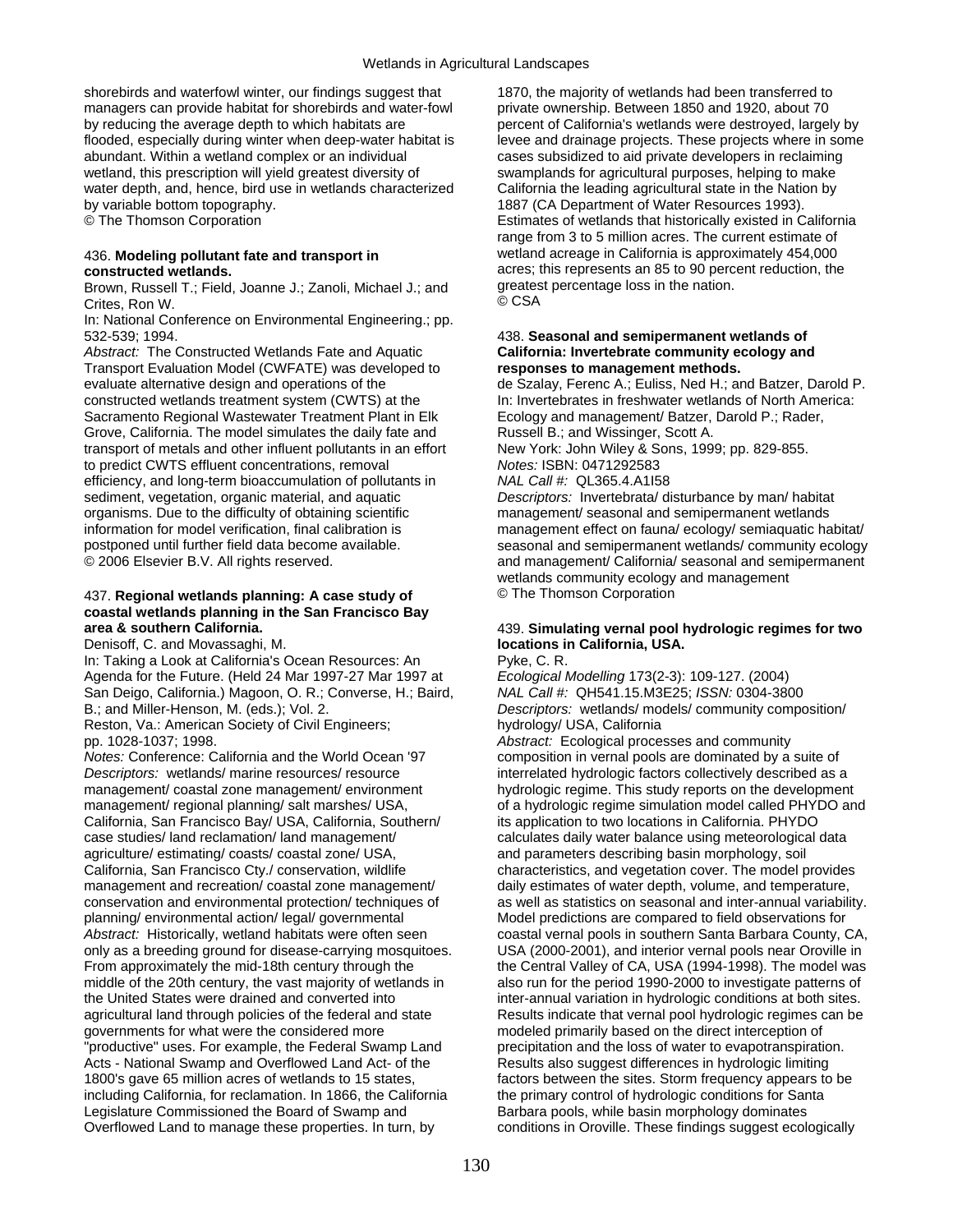important differences in hydrologic regimes between the two vernal pool localities, and PHYDO provides a new set of tools for quantifying these differences for a range of hydrologic variables. © CSA

## 440. **Using tidal salt marsh mesocosms to aid wetland restoration.**

Callaway, J. C.; Zedler, J. B.; and Ross, D. L. *Restoration Ecology* 5(2): 135-146. (June 1997) *NAL Call #:* QH541.15.R45R515; *ISSN:* 1061-2971 *Descriptors:* wetlands/ environmental restoration/ salt marshes/ tides/ mesocosms/ USA, California/ environment management/ ecosystem management/ estuaries/ land reclamation/ hydrology/ Salicornia virginica/ USA, California, Tijuana Estuary/ reclamation/ protective measures and control

*Abstract:* Tidal wetland mesocosms at Tijuana River National Estuarine Research Reserve failed to elucidate effects of hydrologic treatments (excluded, impounded, and fully tidal systems) for most parameters measuring Salicornia virginica (pickleweed). Although soil salinity increased tidal flushing was excluded for 10 months (salinities rose similar to 20 to 50%), pickleweed cover and algal chlorophyll did not differ among treatments. Effects were seen only in pickleweed growth rates (similar to 30% decrease where tides were excluded) and normalized difference vegetation index (NDVI) measurements. We failed to show any differences between impounded and fully tidal conditions, because the mesocosms had coarse sediments, and impounded water drained easily via subsurface flow. However, the problems that we encountered with the mesocosms led to the following advice for future wetland restoration projects: (1) Mesocosms are useful for testing restoration techniques before an actual restoration project takes place. (2) Mesocosms should be used to test factors that may lead to more successful restoration in the future, including planting techniques, substrate conditions, and hydrology. (3) Mesocosms should be used to develop new assessment methods for monitoring wetland ecosystems. Because of the ability to control some environmental parameters while maintaining seminatural conditions, mesocosms offer great potential for the future evaluation of experimental restoration techniques. © CSA

#### 441. **Vernal pool creation in the Sacramento Valley: A review of the issues surrounding its role as a conservation tool.**

Sutter, Greg and Francisco, Robert. In: Ecology, Conservation, and Management of Vernal Pool Ecosystems. (Held 19 Jun 1996-21 Jun 1996 at Sacramento, CA.) Witham, Carol W. (eds.): California Native Plant Society; pp. 190-194; 1998. *ISBN:* 0-943460-37-9 <http://www.vernalpools.org/proceedings/sutter.pdf>

## 442. **Waterbird communities in managed wetlands of varying water depth.**

Colwell, M. A. and Taft, O. W. *Waterbirds* 23(1): 45-55. (2000) *NAL Call #:* QL671; *ISSN:* 0738-6028 *Descriptors:* wetlands/ habitat selection/ community composition/ species diversity/ aquatic birds/ water depth/ environment management/ ecosystem management/ ecological distribution/ habitat utilization/ winter/ USA, California/ Aves/ USA, California, San Joaquin Valley/ birds/ behaviour/ management/ birds *Abstract:* Published accounts of interspecific differences in habitat use by waterbirds predict that shallow wetlands should accommodate more species and greater numbers of waterbirds than deep wetlands. We evaluated this hypothesis by examining relationships between winter (January/February) waterbird use (presence/absence, density and number of species) and average depth, variation in depth and size of 25 wetlands in the northern San Joaquin Valley, California. Bird densities correlated consistently with depth. Likelihood of use increased in shallow wetlands for all nine wading birds (shorebirds and ibis); densities of three dabbling duck species and Blacknecked Stilt (Himantopus mexicanus) also increased in shallow wetlands, whereas use and densities of two diving birds increased in deep wetlands. We observed no statistically significant relationship between depth and densities of two other waterbird species. The number of species of waterbird, dabbling duck, and wading bird increased in shallow wetlands, whereas the number of species of diving bird increased in deep wetlands. Wetland size and topographic variation inconsistently predicted waterbird densities, but both characteristics correlated positively with number of species. Our results provide general support for shallow flooding of wetlands to provide habitat for more species. We conclude that managers seeking to provide foraging habitat for a diverse community of wintering waterbirds should flood wetlands to average depths of 10-20 cm, where topography can provide a range of depths attractive to a large number of species. However, this prescription is region-specific and influenced by the great diversity and abundance of waterfowl and shorebirds wintering in California's Central Valley. © CSA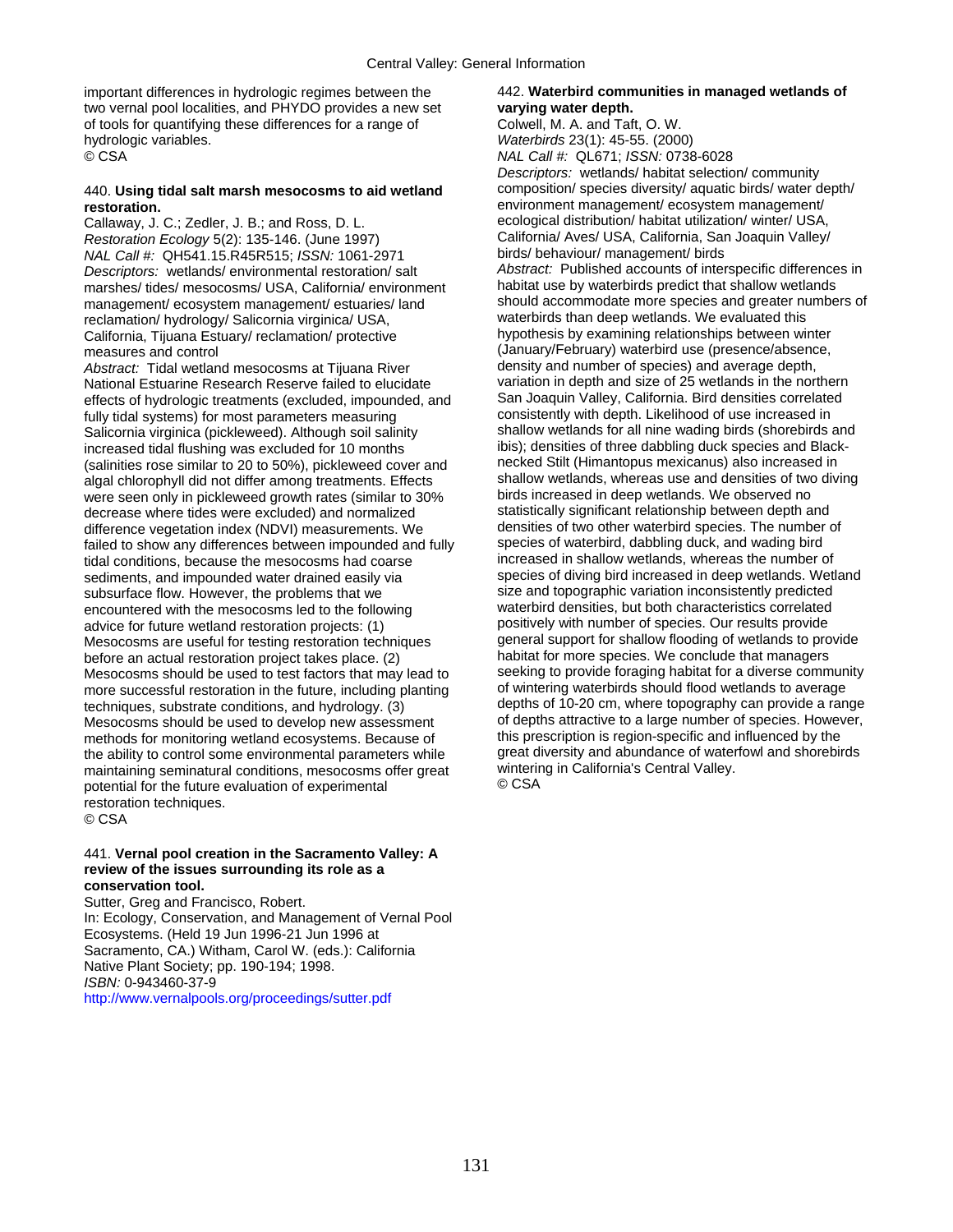## 443. **Cattle grazing mediates climate change impacts on ephemeral wetlands.**

Pyke, Christopher R. and Marty, Jaymee *Conservation Biology* 19(5): 1619-1625. (Oct. 2005) *NAL Call #:* QH75.A1C5; *ISSN:* 0888-8892. *Notes:* Original Title: El Apacentamiento de Ganado Influye en los Impactos del Cambio Climatico sobre Humedales Efimeros

#### http://www.vernalpools.org/documents/ [Pyke%20and%20Marty%20Cons%20bio.pdf](http://www.vernalpools.org/documents/Pyke%20and%20Marty%20Cons%20bio.pdf)

*Descriptors:* wetlands/ climatic changes/ grazing/ feeding behaviour/ amphibiotic species/ environmental impact/ resource management/ vulnerability/ rare species/ hydrology/ environmental effects/ precipitation/ reproduction/ conservation/ temperature effects/ Ambystoma californiense/ Caudata/ USA, California/ California tiger salamander/ salamanders/ habitat community studies/ conservation

*Abstract:* Climate change impacts depend in large part on land-management decisions; interactions between global changes and local resource management, however, rarely have been quantified. We used a combination of experimental manipulations and simulation modeling to investigate the effects of interactions between cattle grazing and regional climate change on vernal pool communities. Data from a grazing exclosure study indicated that 3 years after the removal of grazing, ungrazed vernal pools dried an average of 50 days per year earlier than grazed control pools. Modeling showed that regional climate change could also alter vernal pool hydrology. Increased temperatures and winter precipitation were predicted to increase periods of inundation. We evaluated the ecological implications of interactions between grazing and climate change for branchiopods and the California tiger salamander (Ambystoma californiense) at four sites spanning a latitudinal climate gradient. Grazing played an important role in maintaining the suitability of vernal pool hydrological conditions for fairy shrimp and salamander reproduction. The ecological importance of the interaction varied nonlinearly across the region. Our results show that grazing can confound hydrologic changes driven by climate change and play a critical role in maintaining the hydrologic suitability of vernal pools for endangered aquatic invertebrates and amphibians. These observations suggest an important limitation of impact assessments of climate change based on experiments in unmanaged ecosystems. The biophysical impacts of land management may be critical for understanding the vulnerability of ecological systems to climate change. © CSA

## 444. **Changes of soil and plant tissue selenium status in an upland grassland contaminated by selenium-rich agricultural drainage sediment after ten years transformed from a wetland habitat.**

Wu, L.; Banuelos, G.; and Guo, X.

*Ecotoxicology and Environmental Safety* 47(2): 201-209. (Oct. 2000)

*NAL Call #:* QH545.A1E29; *ISSN:* 0147-6513 *Descriptors:* wetlands/ soil pollution/ plants/ selenium/ grasslands/ sediment pollution/ drainage water/ agriculture/ bioaccumulation/ trees/ soil contamination/ leaching/ environmental impact/ sources and fate of pollution

*Abstract:* A field survey was conducted in 1989, 1994, and 1999 in order to monitor the soil and vegetation Se concentrations at the Kesterson upland grassland contaminated by Se-rich drainage sediment. The rate of Se dissipation estimated by the change of soil Se concentration, via volatilization, found to be about 1.1% per year. Soil water-extractable Se increased in 1994, but greatly reduced in 1999. The increase of soil Se concentration in the top 15 cm of soil at the fresh-soil fill sites indicates that the plants were able to effectively take up the soluble soil Se from the lower soil profile and to deposit it on the top of the field. This process may reduce the rate of leaching of soil Se. Overall, the concentration of soil water-soluble Se was relatively low and it is unlikely that problems of transport of Se from the Kesterson soil to the adjacent uncontaminated environment by leaching can occur. Plant tissue Se concentration was found to coincide with the soil water-extractable Se concentration. The average plant tissue Se concentration and soil waterextractable Se detected in 1999 was about 10 mu g Se g super(-1) and 110 mu g Se kg super(-1) dry weight, respectively, and the estimated bioaccumulation value of this upland grassland is less than 10% of the previous wetland habitat. Therefore, the existing Kesterson grassland should not be at high risk to the environment. © CSA

## 445. **Effects of an agricultural drainwater bypass on fishes inhabiting the grassland water district and the lower San Joaquin River, California.**

Saiki, M. K.; Martin, V. A.; Schwarzbach, S. E.; and May, T. W.

*North American Journal of Fisheries Management* 21(3): 624-635. (2001); *ISSN:* 1548-8675

*Descriptors:* grassland water district/ Lower San Joaquin River map/ California/ United States of America/ USA/ North America/ agricultural drainwater bypass/ freshwater fish/ community structure/ checklist/ abundance/ selenium concentration/ Se/ environmental factors/ abiotic factors/ water quality/ freshwater fish/ checklist/ impact of forestry or agriculture/ physiology, biology, biochemistry/ ecology and conservation

*Abstract:* The Grassland Bypass Project, which began operation in September 1996, was conceived as a means of diverting brackish selenium-contaminated agricultural drainwater away from canals and sloughs needed for transporting irrigation water to wetlands within the Grassland Water District (the Grasslands), Merced County, California. The seleniferous drainwater is now routed into the San Luis Drain for conveyance to North Mud Slough and eventual disposal in the San Joaquin River. The purpose of this study was to determine the extent to which the Grassland Bypass Project has affected fishes in sloughs and other surface waters within and downstream from the Grasslands. During September-October 1997, 9,795 fish representing 25 species were captured at 13 sampling sites. Although several species exhibited restricted spatial distributions, association analysis and cluster analysis failed to identify more than one fish species assemblage inhabiting the various sites. However, seleniferous drainwater from the San Luis Drain has influenced selenium concentrations in whole fish within North Mud Slough and the San Joaquin River. The highest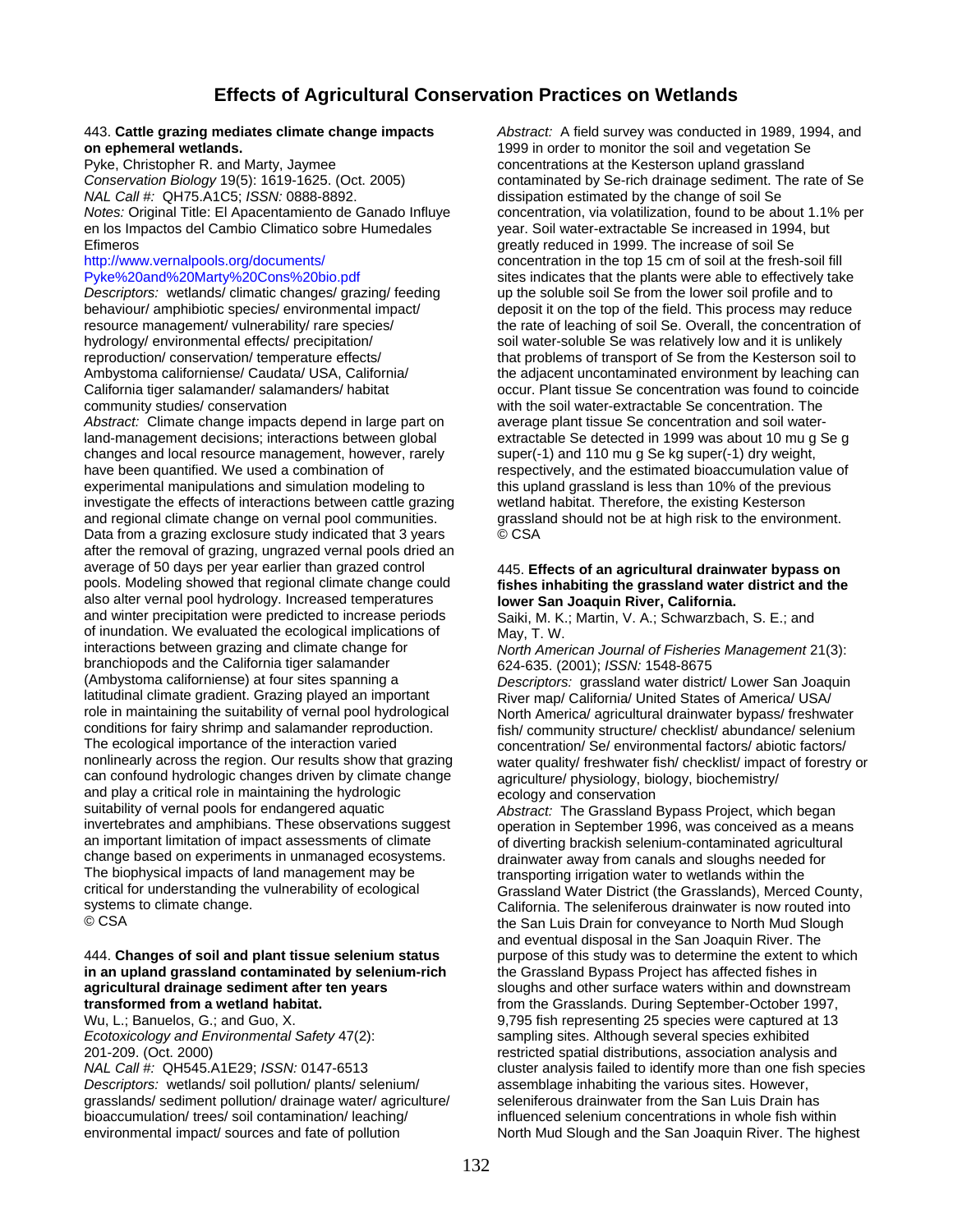concentrations of selenium (12-23 μg/g, dry weight basis) were measured in green sunfish Lepomis cyanellus from the San Luis Drain where seleniferous drainwater is most concentrated, whereas the second highest concentrations occurred in green sunfish  $(7.6-17 \text{ Amu};q/q)$ and bluegills Lepomis macrochirus (14-18 μg/g) from North Mud Slough immediately downstream from the drain. Although there was some variation, fish in the San Joaquin River generally contained higher body burdens of selenium when captured immediately below the mouth of North Mud Slough (3.1-4.9 & mu; g/g for green sunfish, 3.7-5.0 & mu; g/g for bluegills) than when captured upstream from the mouth  $(0.67-3.3$  μg/g for green sunfish, 0.59-3.7 μg/g for bluegills). Waterborne selenium was the single most important predictor of selenium concentrations in green sunfish and bluegills, as judged by results from multipleregression analyses. Among bluegills, water temperature also contributed to the prediction of selenium body burdens. © NISC

## 446. **Effects of cattle grazing on diversity in ephemeral wetlands.**

Marty, Jaymee T.

*Conservation Biology* 19(5): 1626-1632. (Oct. 2005) *NAL Call #:* QH75.A1C5; *ISSN:* 0888-8892. *Notes:* Original Title: Efectos del Apacentamiento de Ganado sobre la Diversidad en Humedales Efimeros [http://www.vernalpools.org/documents/](http://www.vernalpools.org/documents/Marty%20Cons%20Bio.pdf)  Marty%20Cons%20Bio.pdf

*Descriptors:* wetlands/ species diversity/ grazing/ feeding behaviour/ introduced species/ ranching/ endemic species/ life cycle/ nature conservation/ biodiversity/ rare species/ environmental impact/ aquatic plants/ species richness/ conservation/ USA, California, Central Valley/ habitat community studies/ conservation

*Abstract:* Cattle are usually thought of as a threat to biodiversity. In regions threatened by exotic species invasion and lacking native wild grazers, however, cattle may produce the type of disturbance that helps maintain diverse communities. Across 72 vernal pools, I examined the effect of different grazing treatments (ungrazed, continuously grazed, wet-season grazed and dry-season grazed) on vernal-pool plant and aquatic faunal diversity in the Central Valley of California. After 3 years of treatment, ungrazed pools had 88% higher cover of exotic annual grasses and 47% lower relative cover of native species than pools grazed at historical levels (continuously grazed). Species richness of native plants declined by 25% and aquatic invertebrate richness was 28% lower in the ungrazed compared with the continuously grazed treatments. Release from grazing reduced pool inundation period by 50 to 80%, making it difficult for some vernal-pool endemic species to complete their life cycle. My results show that one should not assume livestock and ranching operations are necessarily damaging to native communities. In my central California study site, grazing helped maintain native plant and aquatic diversity in vernal pools.

© CSA

## 447. **Evaluation of the macroalga, muskgrass, for the phytoremediation of selenium-contaminated agricultural drainage water by microcosms.**

Lin, Z. Q.; De Souza, M.; Pickering, I. J.; and Terry, N. *Journal of Environmental Quality* 31(6): 2104-2110. (2002) *NAL Call #:* QH540.J6; *ISSN:* 0047-2425 *Descriptors:* wetlands/ selenium/ phytoremediation/ agriculture/ drainage/ macrophytes/ water pollution control/ aquatic macrophytes (Characeae)/ remediation/ volatile materials/ Chara canescens

*Abstract:* Previous field studies suggested that the macroalga, muskgrass (Chara canescens Desv. & Lois), plays an important role in the removal of selenium (Se) from agricultural drainage water. This study evaluated the efficiency of Se removal from drainage water by muskgrass-vegetated wetland microcosms, and determined the extent to which muskgrass removed Se through phytoextraction and biovolatilization. Six flow-through wetland microcosms were continuously supplied with drainage water containing an average Se concentration of 22 mu g L super(-1) over a 24-d experimental period. The Se mass input and outflow and the rate of Se volatilization were monitored daily for each microcosm. Three microcosms containing muskgrass reduced the daily mass Se input in the inflow drainage water by 72.1%; this compared with a reduction of 50.6% of the mass Se input for three unvegetated control microcosms. Selenium accumulated in muskgrass tissues accounted for 1.9% of the total mass Se input in the microcosm, followed by 0.5% via biological volatilization. The low rates of Se volatilization from selenate-supplied muskgrass, which were 10-fold less than from selenite, were probably due to a major rate limitation in the reduction of selenate to organic forms of Se in muskgrass. This conclusion was derived from X-ray absorption spectroscopy speciation analysis, which showed that muskgrass treated with selenite contained 91% of the total Se in organic forms (selenoethers and diselenides), compared with 47% in muskgrass treated with selenate. © CSA

## 448. **Grazing maintains diversity in seasonal wetlands.** Marty, Jaymee T.

In: 89th Annual Meeting Ecological Society of America - Lessons of Lewis and Clark: Ecological Exploration of Inhabited Landscapes. (Held 1 Aug 2004-6 Aug 2004 at Portland, Oregon.); Vol. 89.; pp. 326; 2004. *Descriptors:* compatible management practice/ effect of cattle grazing/ species diversity/ vernal pool © The Thomson Corporation

## 449. **The impact of waterfowl foraging on the decomposition of rice straw: Mutual benefits for rice growers and waterfowl.**

Bird, J. A.; Pettygrove, G. S.; and Eadie, J. M. *Journal of Applied Ecology* 37(5): 728-741. (2000) *NAL Call #:* 410 J828; *ISSN:* 0021-8901 *Descriptors:* agriculture/ ducks/ nitrogen/ straw disposal/ wetland management/ winter habitat *Abstract:* 1. Recent legislation in California, USA, has restricted traditional open-field burning of rice straw residues, leading farmers to adopt alternative methods of straw disposal such as post-harvest flooding of rice fields. These changes may benefit wildlife because winter-flooded fallow rice fields provide foraging habitat to migratory waterfowl. In turn, the foraging activity of waterfowl may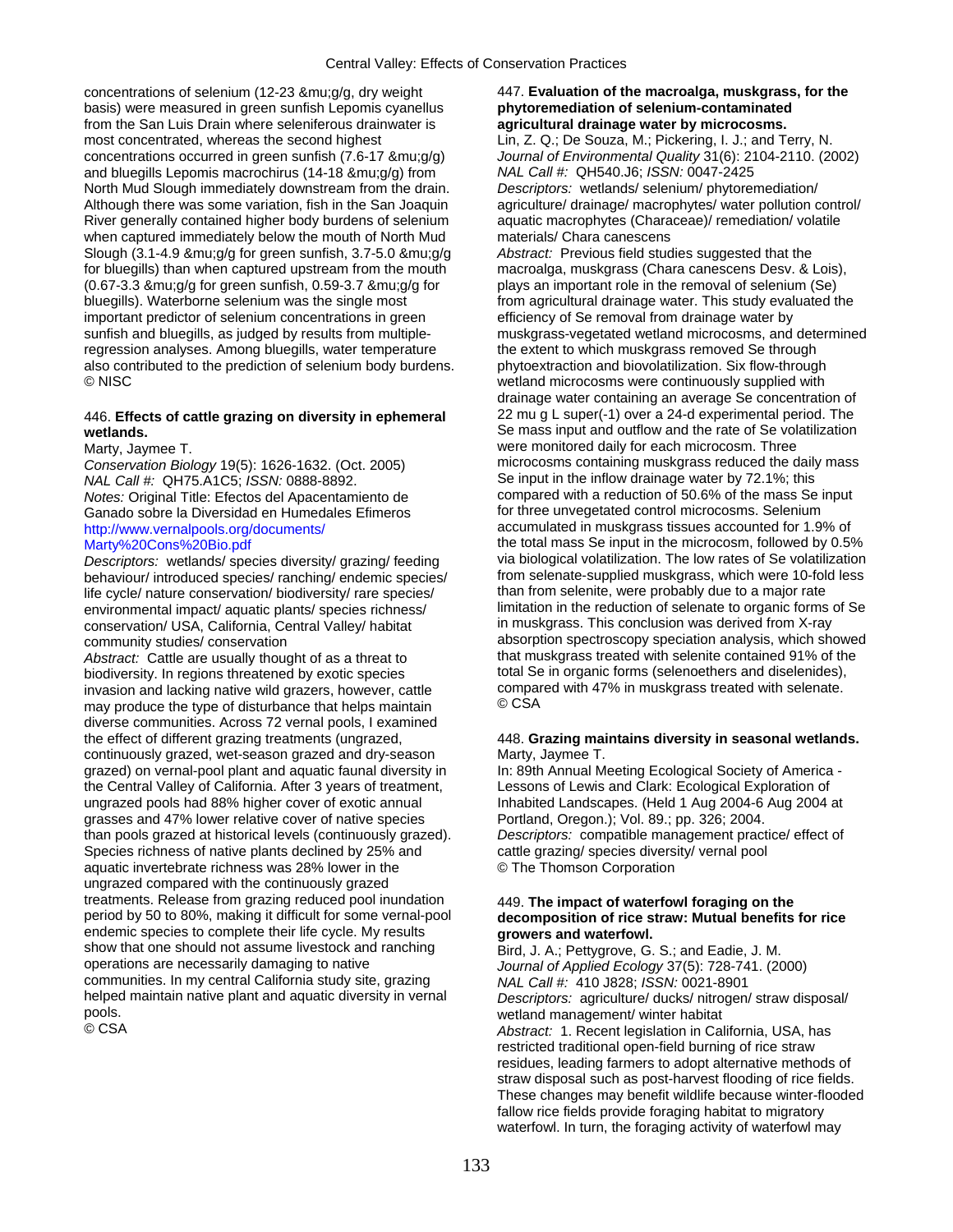help to increase rice straw decomposition, providing a reciprocal benefit to farmers. We examined the effects of waterfowl foraging activity on straw decomposition and nitrogen mineralization following rice harvest in a fallow flooded soil. 2. Experimental plots (25m2) were established on a silty clay soil and were subjected to two post-harvest treatments: wet-rolled or untilled. Mallard ducks Arias platyrhynchos were placed in one-half of the experimental plots, following a splitplot design, for a 3-week period, at a density equivalent to 33 birds ha-1 over a season of 180 days to approximate regional abundance data. 3. Waterfowl foraging activity increased residual surface straw decomposition by 78% in untilled plots and 18% in wetrolled plots compared with the respective unforaged plots. Average straw diameter in foraged plots was reduced to one-third that of unforaged plots. 4. Waterfowl foraging and field tillage reduced nitrogen (N) concentrations in the surface straw residue remaining at the end of the winter fallow period. Below-ground organic residue was not affected by waterfowl foraging, indicating that ducks did not incorporate the straw. There were no apparent additions of carbon (C) or N to the soil as a result of waterfowl activity. 5. We conclude that waterfowl foraging can substantially increase straw decomposition in flooded, fallow, rice fields. Accordingly, rice producers should consider agronomic practices that attract waterfowl, such as winter flooding, to maximize the decomposition of rice straw residue. At the upper end of regionally observed waterfowl densities (at or near 33 birds ha-1 season-1) waterfowl foraging activity may alleviate the need for autumn tillage. Shallow flooded rice fields will also provide important winter habitat to migratory waterfowl, aiding wetland management and conservation efforts in the Central Valley of California. 6. These results provide an example of how a mutually beneficial solution can be achieved that provides needed waterbird habitat while concomitantly alleviating an agricultural problem.

© 2006 Elsevier B.V. All rights reserved.

#### 450. **Impacts of changing irrigation practices on waterfowl habitat use in the southern San Joaquin Valley, California.**

Barnum, D. A. and Euliss, N. H. *California Fish and Game* 77(1): 10-21. (1991) *NAL Call #:* 410 C12; *ISSN:* 0008-1078 *Descriptors:* agricultural runoff/ California/ diurnal variation/ ducks/ irrigation/ Kern National Wildlife Refuge/ population dynamics/ seasonal variation/ ecological effects/ environmental impact/ irrigation effects/ irrigation practices/ San Joaquin Valley/ waterfowl/ habitat use/ hydrology/ water management/ mallards/ northern pintails/ cinnamon teal/ green-winged teal/ northern shovelers/ ruddy ducks *Abstract:* Diurnal aerial census data were used to examine habitat use patterns of ducks wintering in the southern San Joaquin Valley, California from 1980-87. Densities (birds/ha) for the northern pintail (Anas acuta), mallard (A. platyrhynchos), green-winged teal (A. crecca), cinnamon teal (A. cyanoptera), shoveler (A. clypeata), ruddy duck (Oxyura jamaicensis), and total ducks, in each of five habitats, were determined--nocturnal habitat use by ducks may be very different than diurnal use and would therefore yield different densities. Low densities were observed for most species on evaporation ponds, hunting clubs and miscellaneous wetlands. Most hunting clubs were small, isolated parcels of wetland with food production limited by

cost and availability of irrigation water. The low densities observed on these wetlands suggests that they were not heavily used by wintering ducks. However, hunting clubs provided habitat important for attracting ducks away from contaminated evaporation ponds in September and again in late winter (January-February). Evaporation ponds were not heavily used by ducks, but the large area provided by evaporation ponds may affect use of these habitats in the future. Density for all species, except the ruddy duck, was highest on preirrigated croplands or Kern National Wildlife Refuge (Kern NWR). Ducks such as mallard and teal that use densely vegetated wetlands were probably attracted to the diversity of vegetative cover on Kern NWR. Other species, such as pintail, make use of Kern NWR's managed areas for diurnal feeding and resting. Preirrigated croplands had the highest density of pintail. The value of these shallow-flooded wetlands with their available waste grains may be similar to that of rice fields in the Sacramento Valley. Moreover, preirrigated fields provided large expanses of open water for diurnal resting locations important to pintail for predator detection. © NISC

## 451. **Long-term grazing study in spring-fed wetlands reveals management tradeoffs.**

Allen-Diaz, B.; Jackson, R. D.; Bartolome, J. W.; Tate, K. W.; and Oates, L. G.

*California Agriculture* 58(3): 144-148. (2004) *NAL Call #:* 100 C12Cag; *ISSN:* 0008-0845 *Descriptors:* wetlands/ grazing/ cattle/ springs (water)/ ecosystems/ California This citation is from AGRICOLA.

#### 452. **Organic matter sources and rehabilitation of the Sacramento-San Joaquin Delta (California, USA).**  Jassby, A. D. and Cloern, J. E.

*Aquatic Conservation: Marine and Freshwater Ecosystems* 10(5): 323-352. (2000)

*NAL Call #:* QH541.5.W3A67; *ISSN:* 1052-7613 *Descriptors:* environmental restoration/ rivers/ organic matter/ productivity/ restoration/ tributaries/ organic carbon/ recruitment/ fishery resources/ food availability/ fish larvae/ phytoplankton/ volume transport/ resource conservation/ ecosystem management/ environment management/ particulate organic matter/ conservation/ tidal rivers/ agricultural runoff/ ecosystems/ fisheries/ trophic level/ Pisces/ USA, California, Sacramento-San Joaquin Delta *Abstract:* The Sacramento-San Joaquin River Delta, a complex mosaic of tidal freshwater habitats in California, is the focus of a major ecosystem rehabilitation effort because of significant long-term changes in critical ecosystem functions. One of these functions is the production, transport and transformation of organic matter that constitutes the primary food supply, which may be suboptimal at trophic levels supporting fish recruitment. A long historical data set is used to define the most important organic matter sources, the factors underlying their variability, and the implications of ecosystem rehabilitation actions for these sources. Tributary-borne loading is the largest organic carbon source on an average annual Deltawide basis; phytoplankton production and agricultural drainage are secondary; wastewater treatment plant discharge, tidal marsh drainage and possibly aquatic macrophyte production are tertiary; and benthic microalgal production, urban run-off and other sources are negligible.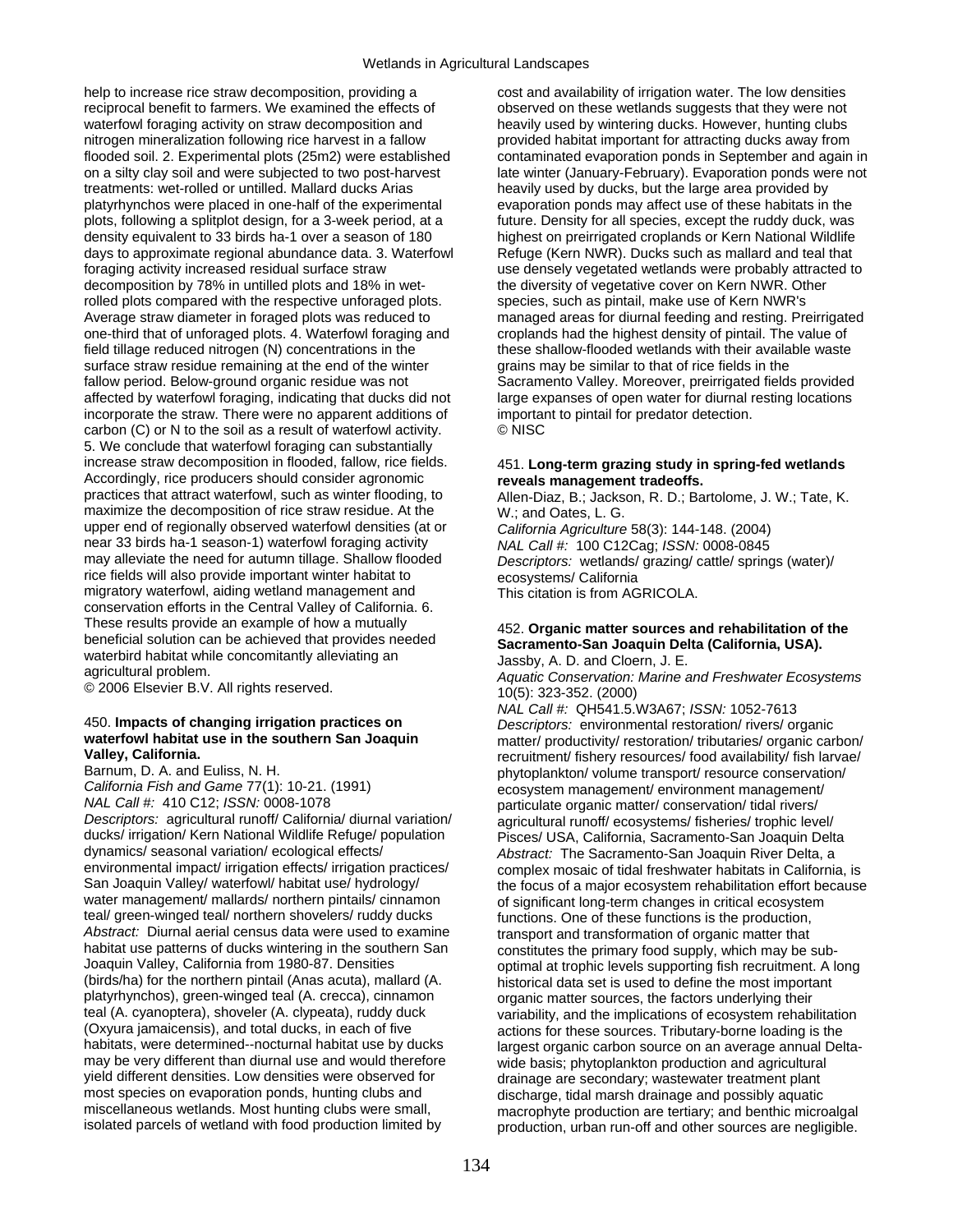Allochthonous dissolved organic carbon must be converted to particulate form - with losses due to hydraulic flushing and to heterotroph growth inefficiency - before it becomes available to the metazoan food web. When these losses are accounted for, phytoplankton production plays a much larger role than is evident from a simple accounting of bulk organic carbon sources, especially in seasons critical for larval development and recruitment success. Phytoplankton-derived organic matter is also an important component of particulate loading to the Delta. The Delta is a net producer of organic matter in critically dry years but, because of water diversion from the Delta, transport of organic matter from the Delta to important, downstream nursery areas in San Francisco Bay is always less than transport into the Delta from upstream sources. Of proposed rehabilitation measures, increased use of floodplains probably offers the biggest increase in organic matter sources. An isolated diversion facility - channelling water from the Sacramento River around the Delta to the water projects - would result in substantial loading increases during winter and autumn, but little change in spring and summer when food availability probably matters most to developing organisms. Flow and fish barriers in the channel could have significant effects, especially on phytoplankton sources and in dry years, by eliminating 'short-circuits' in the transport of organic matter to diversion points. Finally, productivity of intentionally flooded islands probably would exceed that of adjacent channels because of lower turbidity and shallower mean depth, although vascular plants rather than phytoplankton could dominate if depths were too shallow. © CSA

## 453. **Review of 15 years of research on ecotoxicology and remediation of land contaminated by agricultural drainage sediment rich in selenium.**

Wu, L.

*Ecotoxicology and Environmental Safety* 57(3): 257-269. (Mar. 2004)

*NAL Call #:* QH545.A1E29; *ISSN:* 0147-6513 *Descriptors:* wetlands/ selenium/ land reclamation/ bioaccumulation/ wildlife/ food chains/ drainage/ grasslands/ vegetation/ soil remediation/ water reservoirs/ sediment pollution/ leaching/ ecotoxicology/ pollution effects/ pollution control/ microorganisms/ salinity effects/ agricultural pollution/ habitats/ reservoirs/ water birds/ methylation/ drainage water/ sediment contamination/ remediation/ contamination/ nesting/ rooted aquatic plants/ safety/ Gambusia affinis/ USA, California, Kesterson/ USA, California, Kesterson Reservoir/ USA, California, Central Valley/ mosquitofish/ western mosquitofish/ land pollution/ ecosystems and energetics/ prevention and control/ effects of pollution/ water quality/ soil pollution: monitoring, control & remediation/ effects on organisms

*Abstract:* The consequences of elevated Se accumulation at the Kesterson Reservoir National Wildlife Refuge in the Central Valley of California created adverse effects on wildlife and led to extensive research on the behavior of Se in both the wetland and upland ecosystems. Selenium concentrations in water entering the Kesterson Reservoir averaged 300 mu gL super(-1). In pond waters 20-30% of the Se was selenate, while only 2% was selenite in the drainage water entering the reservoir. Submerged rooted aquatic plants fed on by water birds were found to contain 18-390mg Sekg super(-1) dry weight. Mosquitofish

collected from the San Luis Drain contained 332mg Sekg super(-1), and those collected from the ponds ranged from 339 to 380mgkg super(-1). Livers of water birds had Se concentrations ranging from 19.9 to 127mgkg super(-1). The high concentrations of Se accumulation in the food chain of the wetland strongly suggest that Se bioaccumulation was the cause of death and deformity of embryos of the waterfowl nesting at the wetland habitat. In June 1986, the Kesterson Reservoir was closed to drainwater inputs, and the wetland was transformed to an upland grassland. New remedial plans were proposed. These new plans involved soil, water, and vegetation management to dissipate Se by bioaccumulation and volatilization through soil microorganisms and plants. The investigations of the potential transfer of Se from farm land into the crop and vegetables in the Central Valley indicated that plant tissue Se concentrations generally fall in a nonseleniferous category, except that the highest Se concentration of cotton was at a threshold where toxicity in animals could occur at a relatively low frequency. At the Kesterson upland grassland habitat, average total Se concentrations ranged from 500 to 8000 mu gkg super(-1) and water-extractable Se ranged from 10 to 700 mu gkg super(-1) in the top 15cm of soil and varied greatly, by a factor greater than 100, among soil samples. Uptake of Se by the plants was profoundly affected by the soil available Se concentration, soil moisture, pH, soil salinity, soil sulfate concentration, soil reoxidation condition, kind of plant species, and soilmanagement practices. The rate of soil Se dissipation at the Kesterson grassland system was from 1% (low methylation rate) to 5% (high methylation rate) Se inventory per year and it will take from 46 to 230 years to bring the soil Se down to a normal level, 4mg Sekg super(-1) soil. However, the Kesterson upland grassland habitat had Se bioaccumulation values less than 10% of those of the previous wetland. The potential food-chain contamination at the existing Kesterson grassland is much less problematic. No negative impact on wildlife has been reported for the upland habitat. Plants may contribute to the Se reoxidation process and be able to reduce the movement of Se in the soil. At the Kesterson grassland, the distribution of soil Se is extremely uneven; high levels of soil Se concentrated only in isolated spots. Therefore, leaching of soil Se is not at an area level. It is unlikely that problems of transport of Se from the Kesterson soil to the adjacent uncontaminated environment by leaching can occur. © CSA

## 454. **Salt toxicosis in ruddy ducks that winter on an agricultural evaporation basin in California.**

Gordus, A. G.; Shivaprasad, H. L.; and Swift, P. K. *Journal of Wildlife Diseases* 38(1): 124-131. (2002) *NAL Call #:* 41.9 W64B; *ISSN:* 0090-3558 *Descriptors:* brain sodium/ evaporation ponds/ hypersaline water/ Oxyura jamaicensis/ ruddy duck/ salt encrustation/ salt toxicosis

*Abstract:* Agricultural evaporation basins are used as a means to dispose of highly saline underground-tiledrainage water in the San Joaquin Valley (California, USA). The hypersaline water conditions encourage high aquatic invertebrate production, primarily brine shrimp (Artemia franciscana), which attract birds to those sites. Cool winter temperatures (<4 C) and hypersaline water conditions (>70,000 ?mhos/cm) resulted in feather salt encrustation and salt toxicosis in ruddy ducks (Oxyura jamaicensis).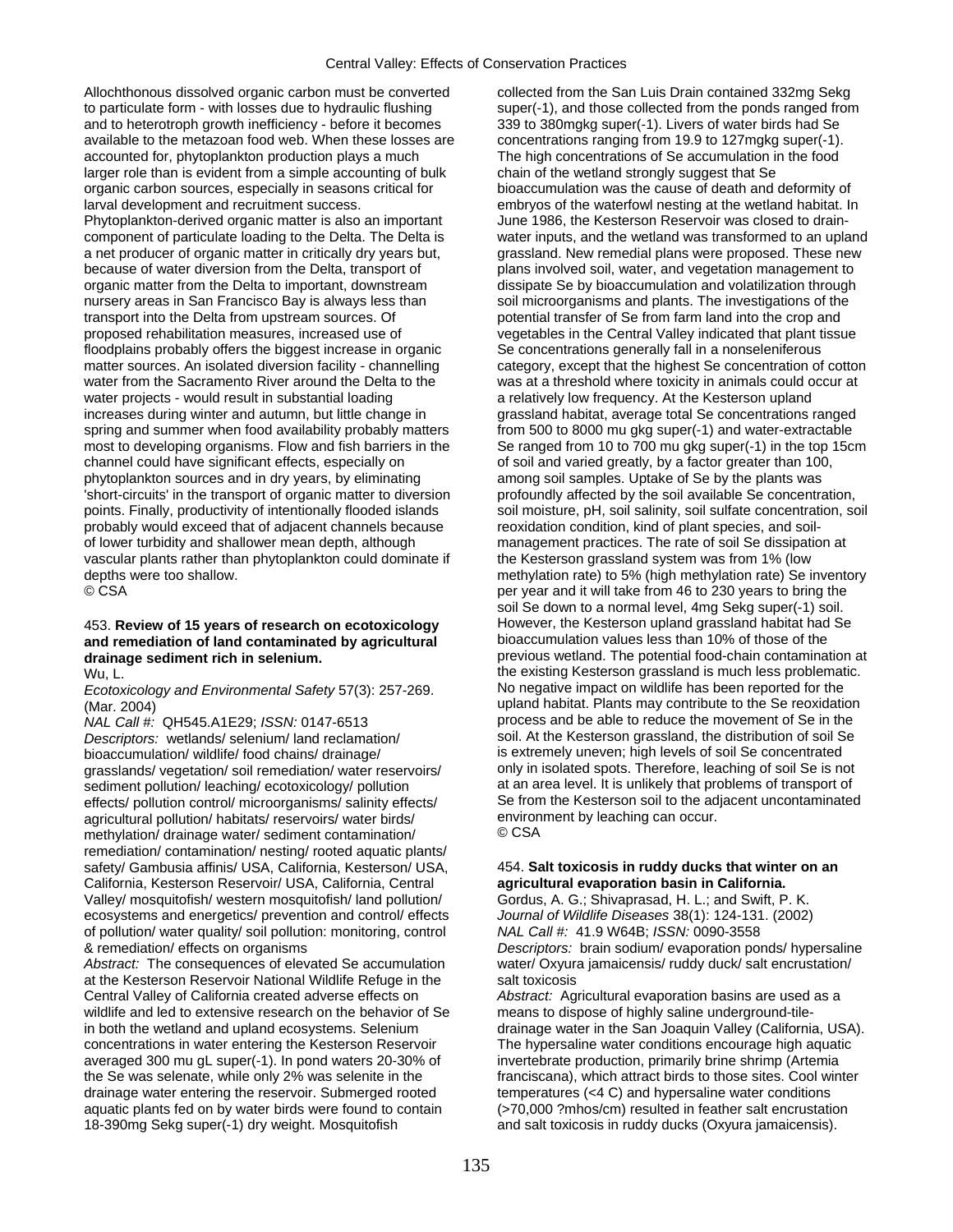During December 1998 and January 1999, approximately 200 dead and sick ruddy ducks were collected from an evaporation basin and five healthy control ruddy ducks were collected from a freshwater wetland. Brains contained ?1,890 ppm sodium (wet tissue mass) in seven dead birds and contained ?1.150 ppm sodium in the control birds. Liver arsenic, lead, and mercury concentrations were <1 ppm in all birds examined. Manganese, molybdenum, and copper liver concentrations did not differ significantly (P > 0.05) between the two groups of ducks. The dead ducks had significantly higher liver selenium, cadmium, iron, and zinc than the controls, but the concentrations were not sufficient to cause toxicity. Significant gross and microscopic lesions in most of the dead birds included conjunctivitis, lens opacity and cataract formation, vascular congestion in various organs most notably in the meninges of the brain, and myocardial and skeletal muscle degeneration.

© 2006 Elsevier B.V. All rights reserved.

## 455. **Selection of flooded agricultural fields and other landscapes by female northern pintails wintering in Tulare Basin, California.**

Fleskes, J. P.; Jarvis, R. L.; and Gilmer, D. S. *Wildlife Society Bulletin* 31(3): 793-803. (2003) *NAL Call #:* SK357.A1W5; *ISSN:* 0091-7648 *Descriptors:* wetlands/ radio-tagging/ agricultural land/ habitat selection/ habitat utilization/ water levels/ hunting/ marshes/ overwintering/ evaporation tanks/ drainage water/ habitat improvement (physical)/ ponds/ nature conservation/ females/ population dynamics/ aquatic birds/ agriculture/ Anas acuta/ USA, California, Tulare Basin/ USA, California, San Joaquin Valley/ northern pintail *Abstract:* Habitat selection and use are measures of relative importance of habitats to wildlife and necessary information for effective wildlife conservation. To measure the relative importance of flooded agricultural fields and other landscapes to northern pintails (Anas acuta) wintering in Tulare Basin (TB), California, we radiotagged female pintails during late August-early October, 1991-1993 in TB and other San Joaquin Valley areas and determined use and selection of these TB landscapes through March each year. Availability of landscape and field types in TB changed within and among years. Pintail use and selection (based upon use-to-availability log ratios) of landscape and field types differed among seasons, years, and diel periods. Fields flooded after harvest and before planting (i.e., preirrigated) were the most available, used, and selected landscape type before the hunting season (Prehunt). Safflower was the most available, used, and--except in 1993, when pre-irrigated fallow was available--selected preirrigated field type during Prehunt. Pre-irrigated barleywheat received 19-22% of use before hunting season, but selection varied greatly among years and diel periods. During and after hunting season, managed marsh was the most available, used, and, along with floodwater areas, selected landscape type; pre-irrigated cotton and alfalfa were the least selected field types and accounted for less than or equal to 13% of pintail use. Agricultural drainwater evaporation ponds, sewage treatment ponds, and reservoirs accounted for 42-48% of flooded landscape available but were little used and least selected. Exodus of pintails from TB coincided with drying of pre-irrigated fallow, safflower, and barley-wheat fields early in winter, indicating that preferred habitats were lacking in TB during late winter.

Agriculture conservation programs could improve TB for pintails by increasing flooding of fallow and harvested safflower and grain fields. Conservation of remaining wetlands should concentrate on increasing the amount and productivity of marsh that is shallow-flooded as pre-irrigated grain fields dry. If pintails were provided with adequate preferred field and marsh habitats, including hunt-day sanctuaries, contaminant risks associated with exposure to drainwater evaporation ponds probably should remain low for these waterfowl even if their abundance in TB increased. © CSA

## 456. **Selenium in agricultural drainage: Essential nutrient or toxic threat?**

Moore, S. B.

*Journal of Irrigation and Drainage Engineering* 115(1): 21-28. (1989)

*NAL Call #:* 290.9 AM3Ps (IR); *ISSN:* 0733-9437 *Abstract:* The essential nutrient selenium is believed responsible for numerous deformities, reproductive failures, and deaths of migratory birds at Kesterson Reservoir in California's San Joaquin Valley. Wildlife problems at the reservoir appeared only a few years after the area began receiving selenium-laden subsurface drainage water from less than 42,000 acre (17,000 ha) or irrigated agricultural land on the west side of the valley. Although substantially reduced in acreage from their historic extent, the valleys's wetland habitats continue to satisfy the wintering and migratory needs of substantial populations of Pacific Flyway migratory birds. Remnant anadromous fish populations struggle to survive the inadequate flows and low water quality of the valley's riverine habitats. It is estimated that in order to sustain intensively managed, irrigated agriculture and associated high levels of crop production, more than 1,000,000 acre (405,000 ha) of land on the west side of the valley must eventually be drained. Unless extraordinary measures are taken, the potential is great for contaminated agricultural drainage to further harm fish and wildlife resources of the San Joaquin Valley. © 2006 Elsevier B.V. All rights reserved.

## 457. **Selenium in wetlands and waterfowl foods at Kesterson Reservoir California USA 1984.**

Schuler C. A.; Anthony R. G.; and Ohlendorf H. M. *Archives of Environmental Contamination and Toxicology* 19(6): 845-853. (1990)

*NAL Call #:* TD172.A7; *ISSN:* 0090-4341 *Descriptors:* plants/ aquatic insects/ agrichemical/ water pollution/ environmental surveillance/ bioaccumulation/ health hazard/ toxicity

*Abstract:* Kesterson Reservoir (Kesterson) received subsurface agricultural drainwater containing high levels of salts and selenium from farmland in the San Joaquin Valley of California. The accumulation of selenium in wetlands and waterfowl foods at Kesterson was investigated during May, August, and December of 1984. High concentrations of selenium were found in water, sediments, terrestrial and aquatic vegetation, and aquatic insects. Mean selenium concentrations in aquatic plants and insects ranged from 1.5 to 170 .mu.g/g dry weight and were about 11 to 290 times those found at a nearby reference site. Concentrations in some waterfowl food plants and insects at Kesterson were up to 64 times those reported to be a health hazard to birds. Selenium concentrations were more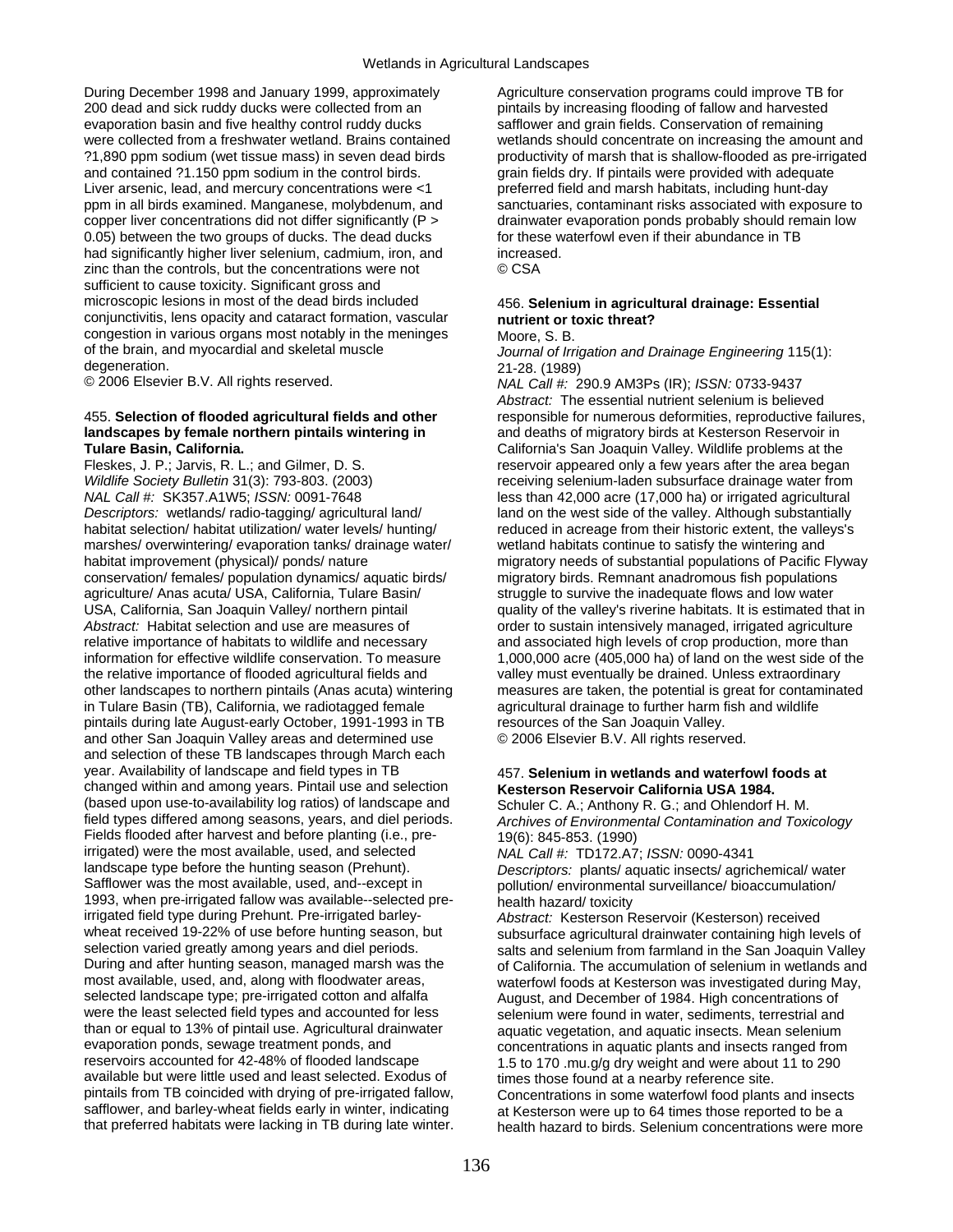seasonally variable in aquatic plants than in aquatic insects. Few differences in selenium accumulation were found among ponds. Deposition of selenium in plant parts was not uniform; rhizomes contained higher concentrations than seeds and leaves were intermediate. Most biota bioaccumulated maximum selenium concentrations that were 1,000 to nearly 5,00 times the concentration in the water.

© The Thomson Corporation

#### 458. **Water quality impacts from agricultural drainage of peat soils in the Sacramento-San Joaquin Delta.** Brown, Russ T.

In: International Water Resources Engineering Conference. (Held 3-7 Aug 1998 at Memphis, Tennessee.); Vol. 2. Reston, Va.: American Society of Civil Engineers; pp. 1165-1170; 1998.

*NAL Call #:* TC5 .I696 1998; *ISBN:* 0784403597 *Abstract:* Agricultural drainage from peat soils in the Sacramento-San Joaquin Delta impacts the water supply exported by the State Water Project (SWP) and Central Valley Project (CVP) pumping plants. A monthly planning model (DeltaDWQ) was developed that links the agricultural diversion and drainage for the Delta peat soils with the river inflows and transport in the Delta channels. This model accounts for the water budget, salinity budget, and dissolved organic carbon budget for the agricultural soils and the Delta channels to provide an integrated evaluation of the effects of agricultural drainage on export water quality. This model was used for impact assessment of the proposed Delta Wetlands project (JSA 1995) that would convert two Delta agricultural islands to reservoirs. © 2006 Elsevier B.V. All rights reserved.

#### 459. **Waterbird communities in rice fields subjected to different post-harvest treatments.**

Day, John H. and Colwell, Mark A. *Colonial Waterbirds* 21(2): 185-197. (1998); *ISSN:* 0738-6028

*Descriptors:* community composition/ post harvest treatments/ rice fields/ habitat/ species richness/ wetland management

*Abstract:* In California's Sacramento Valley, the potential value of rice fields as habitat for waterbirds may vary with harvest method, postharvest treatment of rice straw (chopped, burned, plowed), and extent of flooding. Recent changes in rice harvesting methods (i.e., use of stripperheaders) and a legislative mandate to decrease burning of rice straw after harvest may alter habitat availability and use. Thus, we investigated species richness and community composition of nonbreeding waterbirds during October-March 1993-94 and 1994-95 in rice fields of the northern Sacramento Valley. Most (85-91% of land area) rice was conventionally harvested (i.e., cutter bar), and the remainder was stripped. Rice straw was left untreated in more than half of fields (52% in 1994 and 54% in 1995), especially in stripped fields (56-70%). In fields where farmers treated straw, the most common management methods were plowing (15-21%), burning (19-24%), and chopping (3-5%). Fields became increasingly wet from October through March as seasonal precipitation accumulated and farmers flooded fields to facilitate straw decomposition and provide habitat for ducks. Species richness of waterbirds was greater ( $P < 0.002$ ) in conventionally-harvested fields than in stripped fields; within harvest methods, species richness was consistently greater (P < 0.01) in flooded than non-flooded fields. By contrast, species richness did not differ among straw treatments  $(P > 0.23)$ . Species richness in stripped fields probably was low because foraging opportunities were limited by tall dense straw, decreased grain density, and infrequent flooding. We recommend that land managers wishing to provide habitat for a diverse waterbird community harvest rice using conventional methods and flood fields shallowly.

© The Thomson Corporation

# **Wetlands as Agricultural Conservation Practices**

#### 460. **Accumulation, release, and solubility of arsenic, molybdenum, and vanadium in wetland sediments.**  Fox, P. M. and Doner, H. E.

*Journal of Environmental Quality* 32(6): 2428-2435.

(Nov. 2003-Dec. 2003) *NAL Call #:* QH540.J6; *ISSN:* 0047-2425 *Descriptors:* artificial wetlands/ sediment pollution/ arsenic/ molybdenum/ vanadium/ agriculture/ trace elements/ drainage/ solubility/ bioaccumulation/ sediment contamination/ farm wastes/ water pollution sources/ wastewater treatment/ sediment chemistry/ drying/ redox potential/ redox reactions/ anthropogenic factors/ water pollution treatment/ agricultural runoff/ drainage water/ water quality control/ artificial wetlands/ sewage & wastewater treatment/ industrial effluents/ sources and fate of pollution/ protective measures and control/ water & wastewater treatment

*Abstract:* This study was undertaken to determine the fate of As, Mo, and V (trace elements, TEs) in the sediments of a constructed wetland in use for the remediation of potentially toxic trace element-contaminated agricultural

drainwater. After three years of wetland operation, sediment cores were collected to determine changes in TE concentrations as a function of depth and the effects of varying water column depth. All TE concentrations were highest in the top 2 to 4 cm and decreased with depth. Molybdenum accumulated in the wetland sediments, up to levels of 32.5 plus or minus 4.6, 30.2 plus or minus 8.9, and 59.3 plus or minus 26.1 mg kg super(-1) in the top 1 cm of sediment at water depths of 15, 30, and 60 cm, respectively. In the top 2 cm of sediment, As accumulated (28.2 plus or minus 3.0 mg kg super(-1)) only at the 60-cm water depth. Below 2 cm, as much as 10 mg kg super(-1) of As was lost from the sediment at all water depths. In most cases, V concentrations decreased in the sediment. In this wetland system, the lowest redox potentials were found near the sediment surface and increased with depth. Thus, in general As, Mo, and V concentrations in the sediment were highest under more reducing conditions and lowest under more oxidizing conditions. Most of the accumulated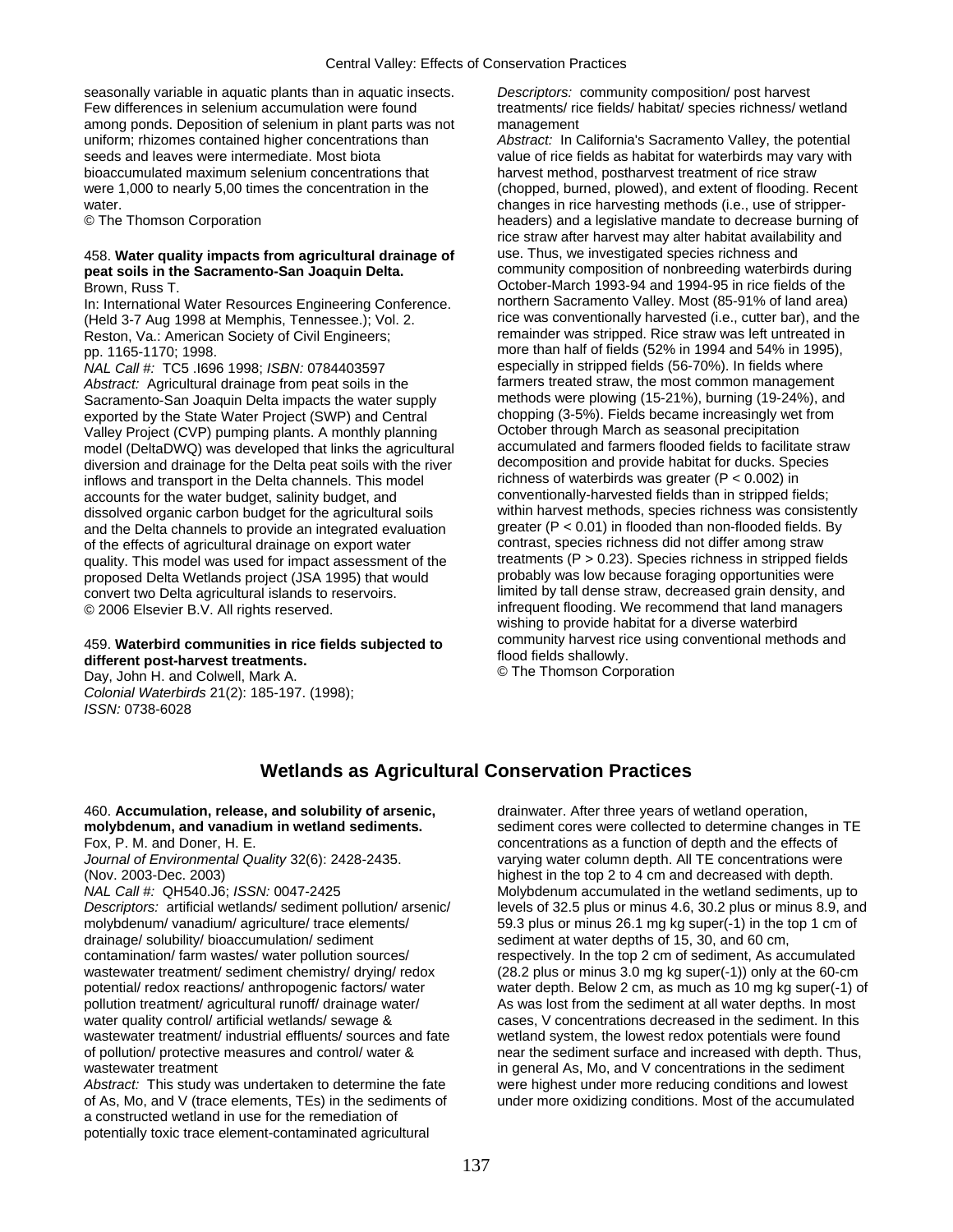Mo (73%) became water soluble on drying of samples. This has important implications for systems undergoing changes in redox status; for instance, if these wetland sediments are dried, potentially large amounts of Mo may be solubilized. © CSA

## 461. **Agricultural wetland management for conservation goals: Invertebrates in California ricelands.**

O'Malley, Rachel Emerson In: Invertebrates in freshwater wetlands of North America: Ecology and management/ Batzer, Darold P.; Rader, Russell B.; and Wissinger, Scott A. New York: John Wiley & Sons, 1999; pp. 857-885. *NAL Call #:* QL365.4.A1I58 *Descriptors:* Invertebrata/ farming and agriculture/ agricultural wetlands management for conservation/

conservation measures/ agricultural wetlands conservation goals/ habitat management/ agricultural wetlands/ cultivated land habitat/ California/ agricultural wetlands conservation value and management

© The Thomson Corporation

## 462. **Dissolved organic carbon and disinfection byproduct precursor release from managed peat soils.**

Fleck, J. A.; Bossio, D. A.; and Fujii, R.

*Journal of Environmental Quality* 33(2): 465-475. (2004) *NAL Call #:* QH540.J6; *ISSN:* 0047-2425

*Descriptors:* wetlands/ soil pollution/ drinking water/ peat soils/ dissolved organic carbon/ soil organic matter/ land use change/ agricultural soils/ agricultural management/ biogeochemical cycles/ chlorine/ disinfectants/ carcinogens/ environmental factors/ biodegradation/ seasonal variation/ California

*Abstract:* A wetland restoration demonstration project examined the effects of a permanently flooded wetland on subsidence of peat soils. The project, started in 1997, was done on Twitchell Island, in the Sacramento-San Joaquin Delta of California. Conversion of agricultural land to a wetland has changed many of the biogeochemical processes controlling dissolved organic carbon (DOC) release from the peat soils, relative to the previous land use. Dissolved organic C in delta waters is a concern because it reacts with chlorine, added as a disinfectant in municipal drinking waters, to form carcinogenic disinfection byproducts (DBPs), including trihalomethanes (THMs) and haloacetic acids (HAAs). This study explores the effects of peat soil biogeochemistry on DOC and DBP release under agricultural and wetland management. Results indicate that organic matter source, extent of soil organic matter decomposition, and decomposition pathways all are factors in THM formation. The results show that historical management practices dominate the release of DOC and THM precursors. However, within-site differences indicate that recent management decisions can contribute to changes in DOC quality and THM precursor formation. Not all aromatic forms of carbon are highly reactive and certain environmental conditions produce the specific carbon structures that form THMs. Both HAA and THM precursors are elevated in the DOC released under wetland conditions. The findings of this study emphasize the need to further investigate the roles of organic matter sources, microbial decomposition pathways, and decomposition status of soil organic matter in the release of DOC and DBP precursors from delta soils under varying land-use practices. This citation is from AGRICOLA.

463. **Effects of inorganic nitrogen enrichment on mosquitoes (Diptera: Culicidae) and the associated aquatic community in constructed treatment wetlands.**  Sanford, Michelle R.; Chan, Karrie; and Walton, William E. *Journal of Medical Entomology* 42(5): 766-776. (2005) *NAL Call #:* 421 J828; *ISSN:* 0022-2585 *Descriptors:* parasitology/ terrestrial ecology: ecology, environmental sciences/ agrichemicals/ biogeography: population studies/ wastewater/ constructed treatment wetland

*Abstract:* Ammonium nitrogen (NH4-N) is a significant component of municipal and agricultural wastewaters, and nitrogen reduction is an important use of constructed treatment wetlands. The effects of ammonium nitrogen enrichment on resources of larval mosquitoes, larval mosquito abundance, adult mosquito production, and the abundance of related wetland organisms were examined in 0.1-ha replicate treatment wetlands. The hypothesis of a bottom-up effect induced by ammonium addition was not supported by bacterial abundance, mean bacterial cell size, or algal biomass in the water column. There was, however, a significant negative correlation between bacterial cell length and Culex tarsalis Coquillett (Diptera: Culicidae) larval abundance 1 wk later in wetlands enriched with ammonium nitrogen. Larval mosquito (Culex spp.) abundance in southern California wetlands enriched with NH4-N (mean approximate to 3 mg/liter) was significantly greater than in control wetlands at ambient nitrogen levels (8.3 mg N0(3)-N/liter, 0.1 mg NH4-N/liter). Adult mosquito production was nine-fold greater and chironomid larvae were significantly more abundant in wetlands enriched with NH4-N than in controls but other censused taxa exhibited no significant trends. Mosquitofish, Gambusia affinis (Baird & Girard), abundance was significantly reduced in enriched wetlands, but other potential mosquito predators were not significantly affected by ammonium enrichment. © The Thomson Corporation

## 464. **Evaluation of constructed wetland treatment performance for winery wastewater.**

Grismer, M. E.; Carr, M. A.; and Shepherd, H. L. *Water Environment Research* 75(5)(Sept. 2003-Oct. 2003) *NAL Call #:* TD419.R47; *ISSN:* 1061-4303 *Descriptors:* wetlands/ suspended particulate matter/ chemical oxygen demand/ wastewater treatment/ agriculture/ water quality/ tracers/ ammonium compounds/ pH/ aeration/ industrial wastewater/ artificial wetlands/ foodprocessing wastes/ performance evaluation/ suspended solids/ tannins/ sampling/ retention time/ organic loading/ springs/ sulfates/ suspended load/ evaluation/ contamination/ ammonium/ USA, California/ wineries/ prevention and control/ wastewater treatment processes/ industrial effluents/ water & wastewater treatment *Abstract:* Rapid expansion of wineries in rural California during the past three decades has created contamination problems related to winery wastewater treatment and disposal; however, little information is available about performance of on-site treatment systems. Here, the project objective was to determine full-scale, subsurface-flow constructed wetland retention times and treatment performance through assessment of water quality by daily sampling of total dissolved solids, pH, total suspended solids, chemical oxygen demand (COD), tannins, nitrate, ammonium, total Kjeldahl nitrogen, phosphate, sulfate, and sulfide across operating systems for winery wastewater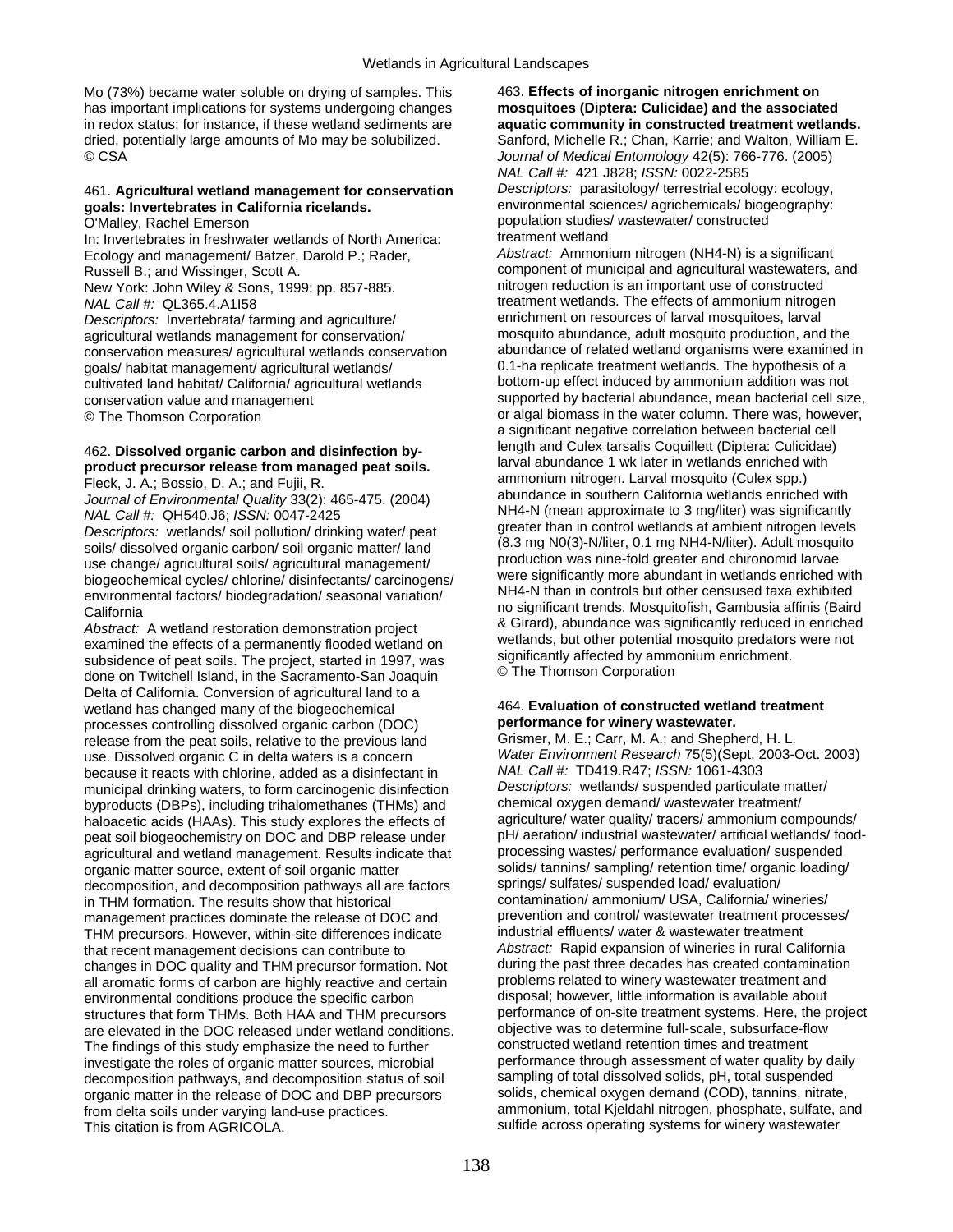treatment. Measurements were conducted during both the fall crush season of heavy loading and the spring following bottling and racking operations at the winery. Simple decay model coefficients for these constituents as well as COD and tannin removal efficiencies from winery wastewater in bench-scale reactors are also determined. The bench-scale study used upward-flow, inoculated attachedgrowth (peagravel substrate) reactors fed synthetic winery wastewater. Inlet and outlet tracer studies for determination of actual retention times were essential to analyses of treatment performance from an operational subsurface-flow constructed wetland that had been overloaded due to failure to install a pretreatment system for suspended solids removal. Less intensive sampling conducted at a smaller operational winery wastewater constructed wetland that had used pretreatment suspended solids removal and aeration indicated that the constructed wetlands were capable of complete organic load removal from the winery wastewater. © CSA

## 465. **Functional equivalency between rice fields and seminatural wetland habitats.**

Elphick, Chris S.

*Conservation Biology* 14(1): 181-191. (2000) *Descriptors:* multivariate analysis: analytical method/ anthropogenic habitat/ behavior/ feeding efficiency/ food abundance/ foraging performance/ functional equivalency/ predation threat/ rice fields/ seminatural wetland habitat/ time allocation

*Abstract:* Evaluating the potential for anthropogenic habitats to act as surrogates for the natural habitats they replace is a key issue in conservation biology. In California, flooded rice fields are used by numerous aquatic birds during winter. If this habitat functions similarly to more natural wetlands, increased flooding may help replace the extensive wetlands that occurred in the region prior to agricultural development. I tested whether food abundance, perceived predation threat, foraging performance, and the way in which birds allocate their time to different behaviors differed between flooded rice fields and seminatural wetlands for several species of aquatic bird. When appropriate, I also compared flooded and unflooded fields. Invertebrate densities did not differ among habitats. Seminatural wetlands had less rice grain but more seeds from other plants than the two rice habitats. The frequency with which predators passed over a feeding area was lower in flooded fields than in unflooded fields or seminatural wetlands. Most differences in feeding performance and time allocation among habitats were small and statistically insignificant. For some species, feeding efficiency was greater in seminatural wetlands than in flooded fields. Increasing attack rates and the amount of time spent feeding when in flooded fields, however, may allow birds to compensate for reduced efficiency. Multivariate analyses showed that group size, predation threat, time of day, date, and water depth often were associated with behaviors, but that these variables rarely accounted for habitat differences. Flooded fields apparently provide equivalent foraging habitat to seminatural wetlands and, because of reduced predation threat, may be a safer habitat for waterbirds. Thus, if managed appropriately, one of the world's dominant forms of agriculture can provide valuable waterbird habitat.

© The Thomson Corporation

## 466. **Heat as a tracer to estimate dissolved organic carbon flux from a restored wetland.**

Burow, K. R.; Constantz, J.; and Fujii, R. *Ground Water* 43(4): 545-556. (2005) *NAL Call #:* TD403.G7; *ISSN:* 0017-467X *Descriptors:* wetlands/ discharge/ ditches/ drainage/ geology/ groundwater flow/ heat/ heat transfer/ hydraulic conductivity/ hydrology/ mathematical models/ peat soils/ seepage/ soil types/ surface water/ water temperature *Abstract:* Heat was used as a natural tracer to characterize shallow ground water flow beneath a complex wetland system. Hydrogeologic data were combined with measured vertical temperature profiles to constrain a series of twodimensional, transient simulations of ground water flow and heat transport using the model code SUTRA (Voss 1990). The measured seasonal temperature signal reached depths of 2.7 m beneath the pond. Hydraulic conductivity was varied in each of the layers in the model in a systematic manual calibration of the two-dimensional model to obtain the best fit to the measured temperature and hydraulic head. Results of a series of representative best-fit simulations represent a range in hydraulic conductivity values that had the best agreement between simulated and observed temperatures and that resulted in simulated pond seepage values within 1 order of magnitude of pond seepage estimated from the water budget. Resulting estimates of ground water discharge to an adjacent agricultural drainage ditch were used to estimate potential dissolved organic carbon (DOC) loads resulting from the restored wetland. Estimated DOC loads ranged from 45 to 1340 g C/(m2 year), which is higher than estimated DOC loads from surface water. In spite of the complexity in characterizing ground water flow in peat soils, using heat as a tracer provided a constrained estimate of subsurface flow from the pond to the agricultural drainage ditch. © CAB International/CABI Publishing

## 467. **Isotopic evidence for changes in residue decomposition and N-cycling in winter flooded rice fields by foraging waterfowl.**

Diepen, L. T. A. van; Groenigen, J. W. van; and Kessel, C. van

*Agriculture, Ecosystems and Environment* 102(1): 41-47. (2004)

*NAL Call #:* S601.A34; *ISSN:* 0167-8809 *Descriptors:* wetlands/ animal behaviour/ crop residues/ cycling/ decomposition/ flooding/ foraging/ isotope fractionation/ nitrogen/ rice/ rice straw/ straw/ waterfowl/ wild birds

*Abstract:* Winter flooded rice fields can serve as substitute habitat for migratory waterfowl. Not much is known about the effects of the foraging waterfowl on nutrient cycling in rice production systems. This study quantifies the effect of foraging waterfowl on decomposition of rice residue and Ncycling in a winter flooded rice field in the Sacramento Valley, California. Along two transects in a field, pairs of control plots and exclosure plots, which excluded waterfowl, were set up. The original straw residue within the inner 2 m2 of the 3 m x 3 m plots was replaced by 15N labelled straw residue. The labelled residue was subsequently followed into the light fraction and mineral fraction of the soil through the winter flooding period. Foraging waterfowl increased the loss of 15N from the residue from 83 to 89%, but did not affect the mass decomposition and loss of total N of the residue. No significant effect of the waterfowl was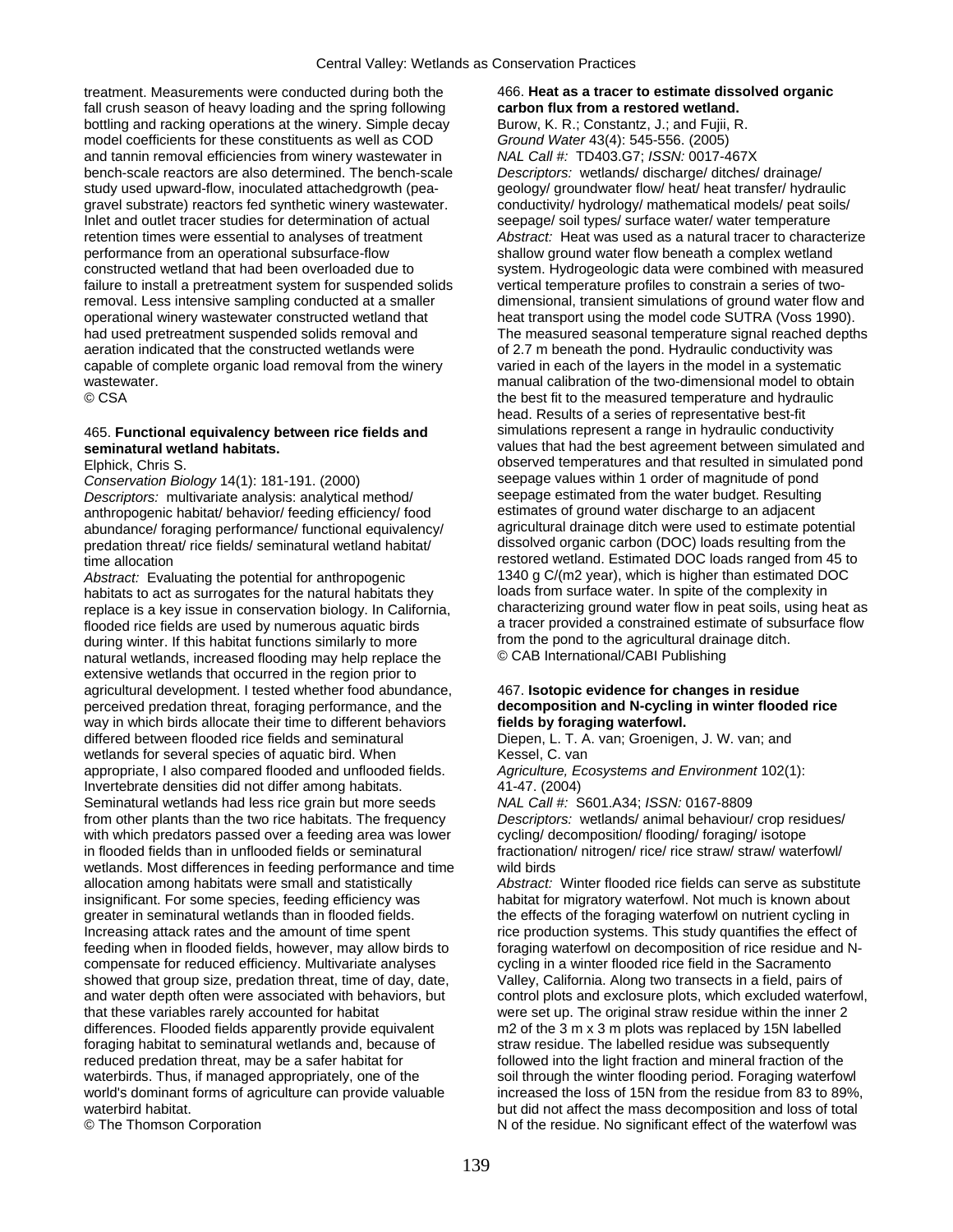seen in the recovery of the residue N in the total soil N pool and in the light fraction, although there was a low recovery of residue N within these pools in the control treatments. The recovery of residue N in the NH4+-N pool after winter flooding was significantly lower in the presence of waterfowl. The increased loss of residue N and lower recovery of residue N in the presence of waterfowl may indicate that the rate of N-cycling was increased. A better understanding of the N-cycle in winter flooded rice fields in the presence of waterfowl is needed to assess the potential benefits of winter flooding for the rice farmers. © CAB International/CABI Publishing

#### 468. **Management of rice fields for wetlands, water, and rice production.**

Andrews, Elizabeth S. and Williams, Philip B. In: National Conference on Hydraulic Engineering. (San Francisco, Calif.)

New York: American Society of Civil Engineers; pp. 1161-1166; 1993.

*NAL Call #:* TC5 .H824 1993; *ISBN:* 0872629201 *Abstract:* The feasibility of managing a portion of the Sacramento Valley's rice fields as wetlands for waterfowl use, storage, and aid in rice straw decomposition was evaluated. Approximately 95% of the area's original wetlands have been lost, and populations of resident and migratory waterfowl have declined as a result of this and other pressures on the ecosystem. The analysis showed that there was significant potential to manage rice acreages in the Sacramento Valley for winter wetlands for the benefit of farmers, waterfowl, and downstream water uses, though constraints to such operation are numerous. © 2006 Elsevier B.V. All rights reserved.

#### 469. **Microbial selenium volatilization in rhizosphere and bulk soils from a constructed wetland.**

Azaizeh, H. A.; Gowthaman, S.; and Terry, N. *Journal of Environmental Quality* 26(3): 666-672. (May 1997-June 1997)

*NAL Call #:* QH540.J6; *ISSN:* 0047-2425

*Descriptors:* selenium/ rhizosphere/ Scirpus robustus/ plants/ microbial activity/ bacteria/ aeration/ bioremediation/ artificial wetlands/ soil bacteria/ irrigation/ drainage/ water pollution/ scirpus robustus/ rhizosphere/ selenium/ plants/ bacteria/ aeration/ bioremediation/ irrigation/ volatilization/ water pollution/ land pollution/ sources and fate of pollution/ mineral microbiology

*Abstract:* The potential of rhizosphere and bulk soil microbes to volatilize selenate, selenite, and selenomethionine was studied in liquid cultures under controlled conditions. Microbes cultured from the rhizosphere of bulrush (Scirpus robustus) plants showed higher Se volatilization than those from bulk soil of a flowthrough, constructed wetland area contaminated with selenite. The data show that bacteria are the dominant microbes involved in Se volatilization; fungi contribute relatively little to this process. Bactericides significantly decreased both Se volatilization and the number of culturable bacteria in rhizosphere cultures compared to an untreated control. In the absence of added C, Se volatilization was greatest from selenomethionine, then selenite, then selenate. Aeration substantially increased the percentages of Se volatilized from rhizosphere soil cultures to which no C was added. Up to 95, 21, and 3% of the Se was volatilized from selenomethionine, selenite, and

selenate, respectively. When both C and aeration treatments were applied to the rhizosphere cultures, the corresponding percentages changed to 20, 57, and 4%, that is, selenomethionine volatilization by rhizosphere microbes decreased when C was added while selenite volatilization substantially increased. Since selenite volatilization was the greatest when rhizosphere microbes were supplied with C and aeration, we suggest that microbes in this selenite-contaminated wetland are adapted to volatilize Se by using C released from roots, and that Se volatilization may be enhanced by oxygen and environmental conditions provided by the plants. © CSA

## 470. **A palaeoenvironmental reconstruction to aid in the restoration of floodplain and wetland habitat on an upper deltaic plain, California, USA.**

Brown, K. J. and Pasternack, G. B. *Environmental Conservation* 32(2): 103-116. (June 2005) *NAL Call #:* QH540.E55; *ISSN:* 0376-8929 *Descriptors:* wetlands/ environmental restoration/ sediments/ disturbance/ flood plains/ meadows/ habitat/ deltas/ historical account/ agriculture/ environment management/ forests/ conservation/ USA, California, Sacramento-San Joaquin Delta/ paleoecology/ environmental action/ general environmental engineering *Abstract:* While tens of millions of dollars have been spent on land acquisition and planning for current and future floodplain and wetland restoration in the Sacramento-San Joaquin Delta, knowledge of the historical processes and landscape heterogeneity that are helpful in guiding the environmental restoration are often scarce. This study used palaeoenvironmental reconstruction to increase the historical perspective, with the aim of improving environmental management. Twelve sediment cores collected from the McCormack-Williamson Tract (MWT) leveed farmland and the juxtaposed Delta Meadows (DM) tidal wetland were sampled for a suite of environmental proxies. MWT was a non-tidal flood plain during much of the late-Holocene, with a mosaic of other habitats including dry uplands, riparian forests, and freshwater wetlands persisting nearby. Comparison with the regional sea-level history suggests that the upper delta gradually came under tidal influence 3000-800 calendar years before present (cal BP). Despite this, floodplain landforms and habitats prevailed at DM from 3650-330 cal BP, after which wetlands expanded, suggesting that a flood-based disturbance regime typified the upper delta for most of the late-Holocene. Recently, the upper deltaic plain has been profoundly disturbed by agriculture and other activities, rendering significant loss of habitat. It is believed that a flood-based disturbance regime will recur at MWT if the levees surrounding the tract are intentionally breached as planned for restoration, culminating in a variety of habitats similar to pre-agricultural conditions. Concentrations of Hg, Pb, As, and P pollutants elevated several-fold in surficial sediments are of particular concern, potentially becoming problematic after restoration.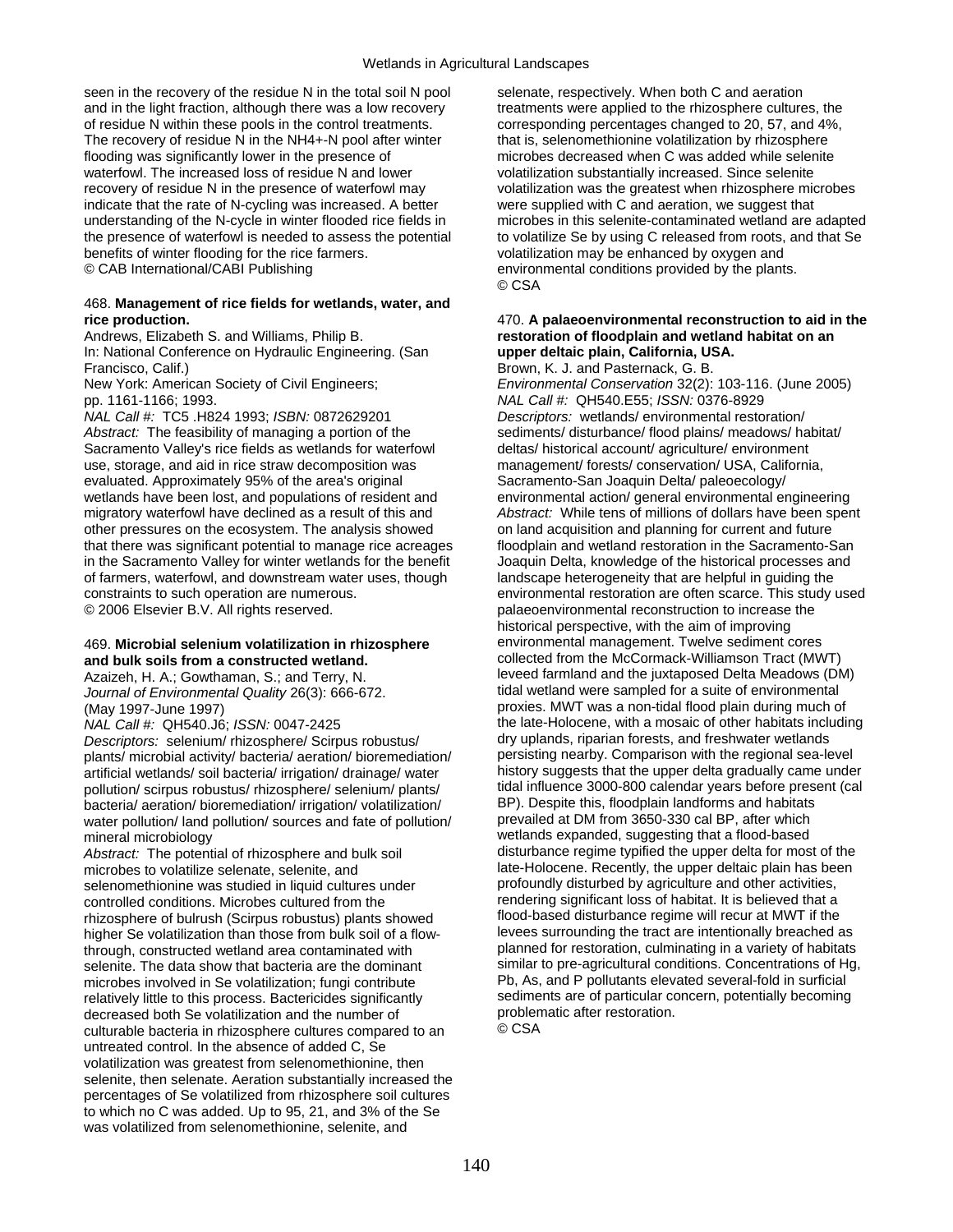## 471. **Patterns and dynamics of shorebird use of California's Central Valley.**

David Shuford, W.; Page, G. W.; and Kjelmyr, J. E. *Condor* 100(2): 227-244. (1998) *NAL Call #:* QL671.C6; *ISSN:* 0021-8901 *Descriptors:* wetlands/ conservation/ distribution/ habitat use/ Pacific Flyway/ ricelands/ seasonal abundance *Abstract:* Surveys of California's Central Valley between 1992-1995 document it as one of the most important regions in western North America to migratory and wintering shorebirds. Populations averaged 134,000 individuals in August, 211,000 in November, 303,000 in

January, and 335,000 in April. Of 33 species, the 10 or 11 that averaged over 1,000 individuals each season accounted for 99% of total numbers. Managed wetlands, agricultural fields (especially rice), and agricultural evaporation ponds held the most shorebirds. Species varied their seasonal, geographic, and habitat use of the Central Valley, primarily in response to changes in water availability from rainfall or management practices and latitudinal variation in habitat availability mediated, in part, by climate. In the record rainfall year of 1994-1995, shorebird numbers increased 74% between November and January, primarily from coast-to-interior movements of the Dunlin (Calidris alpina) and Long-billed Dowitcher (Limnodromus scolopaceus) and local habitat shifts of Killdeer (Charadrius vociferus). Although the Valley's shorebirds face threats from poor or toxic water quality, changing agricultural practices, and habitat loss to urbanization, they should benefit from current efforts to increase flooding of rice fields and to secure a stable high quality water supply for wetlands. Development of a sound conservation strategy is crucial for the preservation of shorebird populations in the Central Valley, as this agriculturally-dominated landscape is among the most altered in North America and remains vulnerable to strong economic and population growth pressures that may impact shorebird habitats in the future.

© 2006 Elsevier B.V. All rights reserved.

#### 472. **Screening and field evaluation of wetland algae species with superior capacities for the removal of selenium from agricultural drainage water.**  Terry, N.

In: 1998-1999 Salinity/Drainage Program Annual Report; Series: Technical Progress Reports.

Riverside, CA: UC Center for Water Resources, 1999; pp. 289-312.

*Notes:* Other number: Project 98-4

*Descriptors:* water pollution treatment/ agricultural runoff/ irrigation water/ selenium/ bioremediation/ freshwater organisms/ bioaccumulation/ volatile compounds/ drainage water/ sediment pollution/ pollution control/ plant physiology/ water quality control/ artificial wetlands/ water pollution control/ accumulation/ aquatic plants/ trace elements/ evaluation/ laboratories/ algae/ Chara/ USA, California, San Joaquin Valley/ USA, California, Tulare L./ freshwater macrophytes/ protective measures and control/ physiology, biochemistry, biophysics/ wastewater treatment processes/ water pollution: monitoring, control & remediation

*Abstract:* In this report we present data which demonstrates that Chara, a macroalga known to accumulate very high concentrations of trace elements, is able to remove significant amounts of Se from solution, by

accumulation in tissue and by volatilization. In only 8 days Chara removed 50% of the Se supplied in solution as 32 ppb selenate. In an experiment comparing the rates of Se accumulation and volatilization by Chara compared to twenty aquatic plant species, Chara exhibited the highest rates of Se accumulation and volatilization under laboratory conditions. We constructed wetland microcosms, and used them to treat Se-contaminated solution. These microcosms removed 70% of the Se from solution. Most of the Se was in the sediments, with some Se being accumulated and volatilized by the plants in the microcosm. These experiments showed that the microcosms can effectively simulate an actual constructed wetland. Now that we know that Chara is a superior candidate for the phytoremediation of Se and we know that microcosms can be used to effectively simulate actual constructed wetlands, we will plant Chara in microcosms supplied with selenatecontaminated agricultural drainage water (similar to the water flowing into the TLDD wetland). This experiment will determine the efficiency with which Chara will remove Se from agricultural drainage water flowing into a constructed wetland.

© CSA

## 473. **Selenium accumulation in submerged aquatic macrophytes Potamogeton pectinatus L. and Ruppia maritima L. from water with elevated chloride and sulfate salinity.**

Wu, L. and Guo, X.

*Ecotoxicology and Environmental Safety* 51(1): 22-27. (Jan. 2002)

*NAL Call #:* QH545.A1E29; *ISSN:* 0147-6513 *Descriptors:* wetlands/ selenium/ bioaccumulation/ macrophytes/ aquatic organisms/ sulfate/ agricultural pollution/ drainage/ aquatic plants/ agricultural runoff/ pollution effects/ brackishwater pollution/ aquatic macrophytes (Potamogetonaceae)/ aquatic macrophytes (Ruppiaceae)/ runoff (agricultural)/ heavy metals/ USA, California/ water pollution effects/ Potamogeton pectinatus/ Ruppia maritima/ widgeongrass/ macrophytes/ metabolism/ freshwater pollution/ pollution - organisms/ ecology/ toxicology/ effects of pollution/ effects of pollution/ effects on organisms

*Abstract:* Submerged aquatic macrophyte species Potamogeton crispus L. (curlyleaf pondweed) and Ruppia maritima L. (widegeongrass) were examined for selenium accumulation from agricultural drainage water in the field and under laboratory conditions. High concentrations of chloride and sulfate salts were found in the drainage water of the constructed wetland at Tulare Lake Drainage District, Corcorn, California. Samples of P. crispus and R. maritima collected from the field, had similar plant-tissue Se concentrations, but the rhizomes accumulated significantly greater amounts of Se than the shoot tissues. When the plants were grown in culture solution supplemented with either chloride or sulfate salt, R. maritima was found to be more salt tolerant than P. crispus, and P. crispus accumulated more Se than R. maritima. Free seleno-amino acids were detected in the plant tissue, and organic Se was detected in the culture solution after 10 days of growth. The release of organic Se into the water by the plants may have a negative impact on the wetland environment. Copyright 2002 Elsevier Science.

© CSA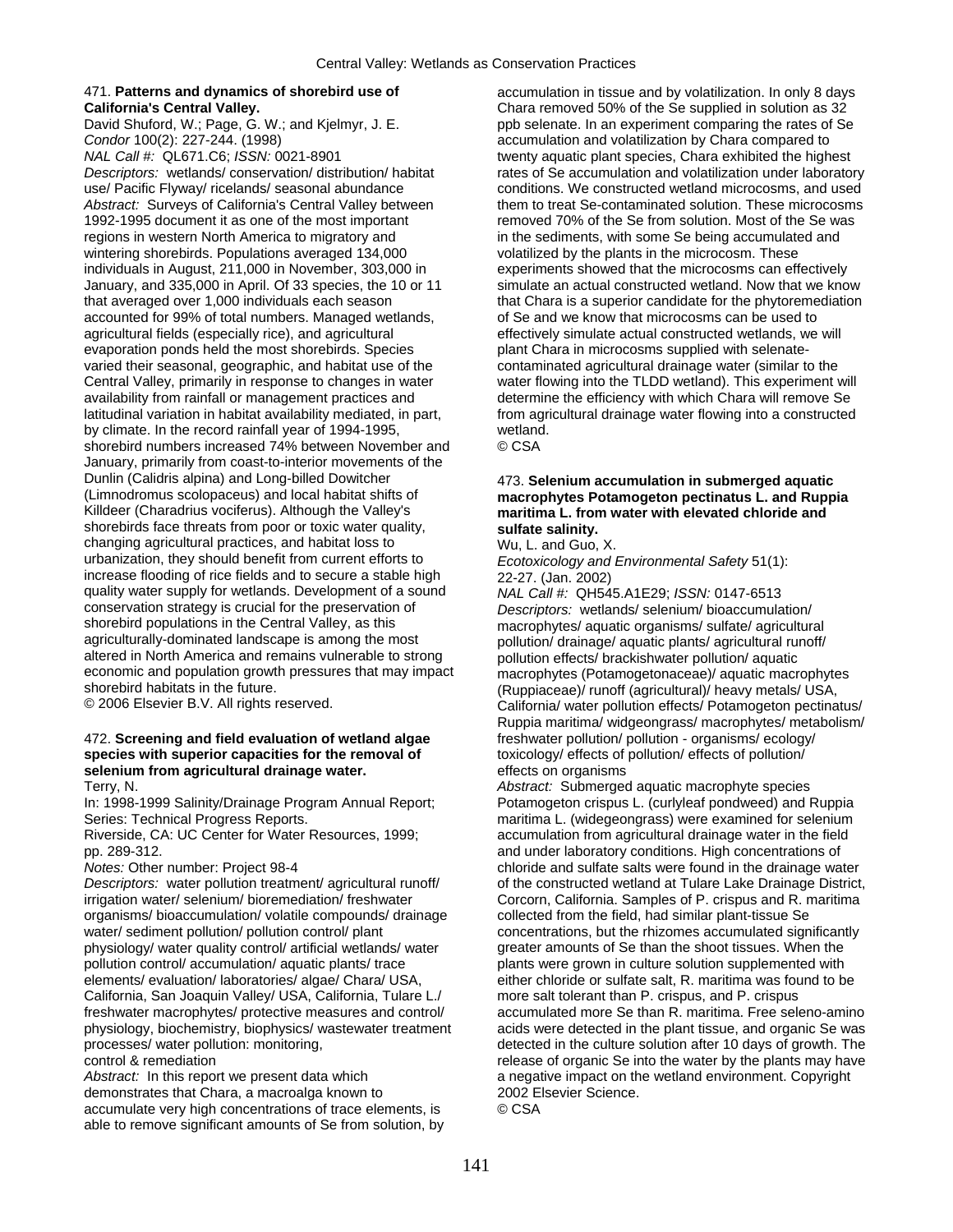#### 474. **Selenium removal and mass balance in a constructed flow-through wetland system.**

Gao, S.; Tanji, K. K.; Peters, D. W.; Lin, Z. Q.; and Terry, N. *Journal of Environmental Quality* 32(4): 1557-1570. (2003) *NAL Call #:* QH540.J6; *ISSN:* 0047-2425 *Descriptors:* drainage/ plants (botany)/ selenium/ vaporization/ vegetation/ standing plants/ water contamination/ wetland/ models/ theoretical/ Distichlis spicata/ Juncus balticus/ Ruppia maritima/ Schoenoplectus acutus/ Spartina alterniflora/ Typha latifolia *Abstract:* A field study on the removal of Se from agricultural subsurface drainage was conducted from May 1997 to February 2001 in the Tulare Lake Drainage District (TLDD) of San Joaquin Valley, California. A flow-through wetland system was constructed consisting of ten 15- × 76 m unlined cells that were continuously flooded and planted with either a monotype or combination of plants, including sturdy bulrush [Schoenoplectus robustus (Pursh) M.T. Strong], baltic rush (Juncus balticus Willd.), smooth cordgrass (Spartina alterniflora Loisel.), rabbitsfoot grass [Polypogon monspeliensis (L.) Desf.], saltgrass [Distichlis spicata (L.) Greene], cattail (Typha latifolia L.), tule [Schoenoplectus acutus (Muhl. ex Bigelow) A. Löve & D. Lo?ve], and widgeon grass (Ruppia maritima L.). One cell had no vegetation planted. The objectives of this research were to evaluate Se removal efficiency of each wetland cell and to carry out a mass balance on Se. The inflow drainage water to the cells had average annual Se concentrations of 19 to 22 ?g L-1 dominated by selenate [Se(VI), 95%]. Average weekly water residence time varied from about 3 to 15 d for Cells 1 through 7 (target 7 d), 19 to 33 d for Cells 8 and 9 (target 21 d), and 13 to 18 d for Cell 10 (target 14 d). Average weekly Se concentration ratios of outflow to inflow ranged from 0.45 to 0.79 and mass ratio (concentration  $\times$  water volume) from 0.24 to 0.52 for year 2000, that is, 21 to 55% reduction in Se concentration and 48 to 76% Se removal in mass by the wetland, respectively. The nonvegetated cell showed the least Se removal both in concentration and in mass. The global mass balance showed that on the average about 59% of the total inflow Se was retained within the cells and Se outputs were outflow (35%), seepage (4%), and volatilization (2%). Independent measurements of the Se retained in the cells totaled 53% of the total Se inflow: 33% in the surface (0-20 cm) sediment, 18% in the organic detrital layer above the sediment, 2% in the fallen litter, <1% in the standing plants, and <1% in the surface water. Thus, about 6% of the total Se inflow was unaccounted for in the internal compartments.

© 2006 Elsevier B.V. All rights reserved.

## 475. **Selenium removal by constructed wetlands: Quantitative importance of biological volatilization in the treatment of selenium-laden agricultural drainage water.**

Lin, Zhi Qing. and Terry, Norman. *Environmental Science and Technology* 37(3): 606-615. (2003)

*NAL Call #:* TD420.A1E5; *ISSN:* 0013-936X *Descriptors:* freshwater ecology: ecology, environmental sciences/ pollution assessment control and management/ bioremediation/ applied and field techniques/ agricultural drainage water/ constructed wetlands/ selenium contaminated drainage water management *Abstract:* Management of selenium (Se)-contaminated

agricultural drainage water is one of the most important environmental issues in California. To evaluate the feasibility of utilizing constructed wetlands to remediate Seladen drainage water and the role of biological volatilization in Se removal, 10 flow-through wetland cells were constructed in 1996 in Corcoran, California. The monthly monitoring study from May 1997 to December 1999 showed that the vegetated wetlands were capable of significantly reducing Se from the inflow drainage water; an average of 69.2% of the total Se mass in the inflow was removed. Most of the Se was retained in sediment, and <5% of the Se was accumulated in plant tissues. Selenium volatilization was highest in the rabbitfoot grass wetland cell, where 9.4% of the Se input was volatilized over a 2 year period. Volatilization was greater in spring and summer than in fall and winter. For example, in May and June of 1998, 35 and 48%, respectively, of the Se entering the rabbitfoot grass cell was volatilized, whereas in the winter months, <5% was volatilized. The feasibility of using constructed wetlands for Se remediation, methods for the enhancement of Se volatilization, and the importance of considering potential Se ecotoxicity are discussed. © The Thomson Corporation

## 476. **Selenium removal from irrigation drainage water flowing through constructed wetland cells with special attention to accumulation in sediments.**

Gao, S.; Tanji, K. K.; Peters, D. W.; Lin, Z.; and Terry, N. *Water, Air, and Soil Pollution* 144(1): 263-284. (2003) *NAL Call #:* TD172 .W36; *ISSN:* 0049-6979 *Descriptors:* sediment contamination/ fluvial sediments/ drainage water/ agricultural runoff/ selenium/ sinks/ artificial wetlands/ irrigation water/ drainage districts/ irrigation/ drainage/ sediments/ pollutant removal/ USA, California/ USA, California, Corcoran/ artificial wetlands *Abstract:* A flow-through experimental wetland system has been under investigation since 1996 to remove selenium (Se) from agricultural drainage water in the Tulare Lake Drainage District at Corcoran, California, U.S.A. The system consists of ten cells which have dimensions of 15 x 76 m continuously flooded and various substrates planted. The objectives of this article are to present the overall performance in Se removal after establishing the wetland for three years, and to examine factors affecting Se removal with special attention to accumulation in the sediments. In 1999, The wetland cells reduced Se from inflow water by 32 to 65% in concentration and 43 to 89% in mass. Vegetation plays an important role in Se removal as non-vegetated cell showed the least removal of Se. The inflow drainage water was dominated by selenate (Se(VI), 91%) with smaller percentages of selenite (Se(IV), 7%) and organic Se (org-Se(II-), 2%). The outflow water from the cells contained an average of 47% Se(VI), 32% Se(IV) and 21% org-Se indicating reduction processes occurring in the wetland cells. The surface sediment appears as a large sink of Se removal. The highest Se concentration was found in fallen litter, followed by the fine organic detrital layer on the sediment surface. The sediment Se concentration dramatically decreased with increasing sediment depth. The mass distribution of Se, however, was sediment (0-20 cm) > fine detrital matter > fallen litter. Fractionation of surface sediment (0-5 cm) reveals that elemental Se was the largest fraction (ave. 47%) followed by organic matter-associated Se (34%). Soluble, adsorbed, and carbonate-associated Se accounted for 1.2, 3.1 and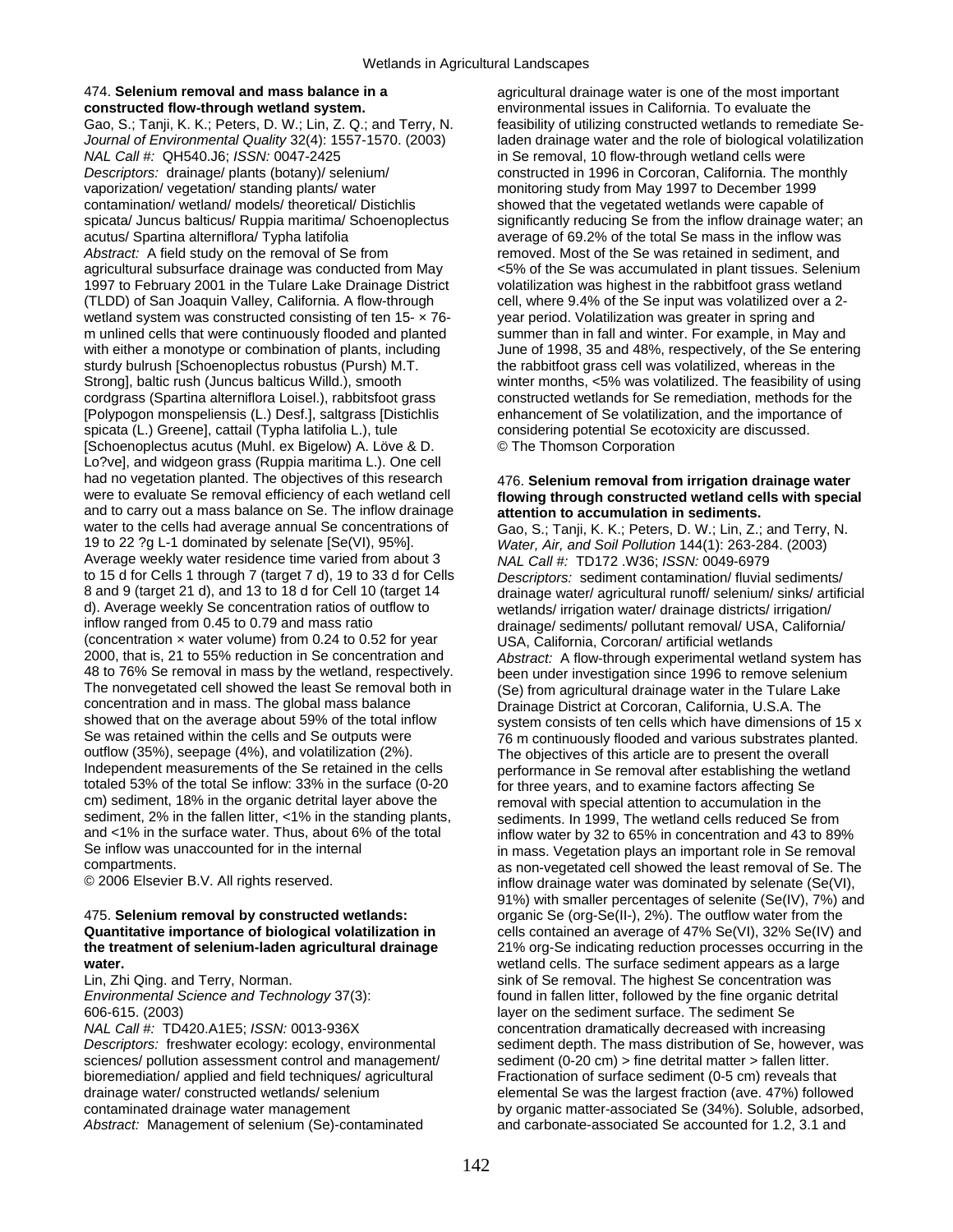2.5% of the total sediment Se, respectively. The major Se sink mechanism in the cells is the reduction of selenate to elemental Se and immobilization into the organic phase of the sediments.

© CSA

## 477. **Selenium stable isotope ratios in California agricultural drainage water management systems.**

Herbel, M. J.; Johnson, T. M.; Tanji, K. K.; Gao, S.; and Bullen, T. D.

*Journal of Environmental Quality* 31(4): 1146-1156. (2002) *NAL Call #:* QH540.J6; *ISSN:* 0047-2425

*Abstract:* Selenium stable isotope ratios are known to shift in predictable ways during various microbial, chemical, and biological processes, and can be used to better understand Se cycling in contaminated environments. In this study we used Se stable isotopes to discern the mechanisms controlling the transformation of oxidized, aqueous forms of Se to reduced, insoluble forms in sediments of Se-affected environments. We measured 80Se/76Se in surface waters, shallow ground waters, evaporites, digested plants and sediments, and sequential extracts from several sites where agricultural drainage water is processed in the San Joaquin Valley of California. Selenium isotope analyses of samples obtained from the Tulare Lake Drainage District flow-through wetland reveal small isotopic contrasts (mean difference 0.7%o) between surface water and reduced Se species in the underlying sediments. Selenium in aquatic macrophytes was very similar isotopically to the NaOH and Na2SO3 sediment extracts designed to recover soluble organic Se and Se(O), respectively. For the integrated onfarm drainage management sites, evaporite salts were slightly (approximately 0.6%o) enriched in the heavier isotope relative to the inferred parent waters, whereas surface soils were slightly (approximately 1.4%o) depleted. Bacterial or chemical reduction of Se(VI) or Se(IV) may be occurring at these sites, but the small isotopic contrasts suggest that other, less isotopically fractionating mechanisms are responsible for accumulation of reduced forms in the sediments. These findings provide evidence that Se assimilation by plants and algae followed by deposition and mineralization is the dominant transformation pathway responsible for accumulation of reduced forms of Se in the wetland sediments. © 2006 Elsevier B.V. All rights reserved.

## 478. **Trace element retention and release on minerals and soil in a constructed wetland.**

Fox, Patricia M. and Doner, Harvey E. *Journal of Environmental Quality* 31(1): 331-338. (2002) *NAL Call #:* QH540.J6; *ISSN:* 0047-2425 *Descriptors:* bioprocess engineering/ freshwater ecology: ecology, environmental sciences/ pollution assessment control and management/ soil science/ waste management: sanitation/ permeable bags/ field equipment/ agricultural drainwater: remediation, trace element contaminated/ air drying/ bulk soil: trace element retention/ field conditions/ flow through constructed wetland/ goethite coated quartz sand: trace element accumulation/ redox status changes/ sediment surface/ soil/ soil constituents: trace element retention/ water depth/ wetland cell

*Abstract:* Constructed wetlands are one method under investigation for the remediation of trace elementcontaminated agricultural drainwater. A greater understanding of the retention of trace elements by the bulk

soil and soil constituents is necessary for their safe and effective use. To determine the capacity of soil, calcite, and goethite-coated quartz sand for retention of As, Mo, and V under field conditions, an in situ method was used whereby permeable bags containing those minerals were placed near the sediment surface of a flow-through constructed wetland for 3 or 12 mo. Accumulations of As, Mo, and V occurred on goethite-coated sand. Concentrations of Mo on goethite-coated sand were much higher in samples from a wetland cell with a water depth of 15 em (38.23+-7.27 mg kg-1) compared with those from a cell with a water depth of 3 cm (8.30+-1.45 mg kg-1). Calcite sorbed no As and low amounts of Mo and V, indicating that it is not an important sink for those elements under these conditions. In soil bags, total As and V concentrations showed little change over 12 mo. Molybdenum accumulated in the soil bags, resulting in total concentrations (12 mo) of 27.22+-2.69 mg kg-1 and 11.42+-1.35 mg kg-1 at water depths of 15 and 3 cm, respectively. Nearly half of the Mo accumulation on soil became water soluble after air-drying. This has important implications for systems that may undergo changes in redox status, possibly resulting in large fluxes of watersoluble Mo.

© The Thomson Corporation

## 479. **Water selenium speciation and sediment fractionation in a California flow-through wetland system.**

Gao, S.; Tanji, K. K.; Peters, D. W.; and Herbel, M. J. *Journal of Environmental Quality* 29(4): 1275-1283. (2000) *NAL Call #:* QH540.J6; *ISSN:* 0047-2425 *Descriptors:* wetlands/ selenium/ chemical speciation/ **California** 

*Abstract:* A flow-through wetland system was established in the Tulare Lake Drainage District (TLDD) in California to determine if selenium (Se) from saline irrigation drainage can be removed prior to impoundment in evaporation basins to reduce potential toxicity to waterbirds. The objective of this research was to evaluate Se speciation, accumulation, and fractionation in the waters and sediments of the newly developed wetland system. The inlet water was dominated by selenate [Se(VI), 92%], with smaller percentages of selenite [Se(IV), 5%] and organic Se [org-Se(-II), 3%]. For the outflow water, the average percentage of Se(VI) was 72% in November 1997 and 59% in February 1999. This change may be due to an increase in either residence time and/or accumulation of organic detrital matter, which may enhance Se(VI) reduction processes. Selenium accumulation, transformation, and incorporation with the solid phase were all intensified in the surface sediment (<20 cm). The highest total Se concentrations in the sediments were found in the top 5 cm and concentrations dramatically decreased with depth. Elemental Se [Se(0)], as extracted by Na2SO3, was the largest fraction (average of 46%) of the total sediment Se, followed by organic matter-associated Se (OM-Se) extracted by NaOH (average of 34%). Soluble, adsorbed, and carbonate-associated Se, as extracted by KCl, K2HPO4 (pH 8.0), and NaOAc (pH 5.0), were about 3, 10, and 3% of the total sediment Se, respectively. After establishing the wetland for 2 yr, significant Se removal from the flowing water was observed. The major sink mechanisms in the sediment are reduction to Se(0) and immobilization into the organic phase. This citation is from AGRICOLA.